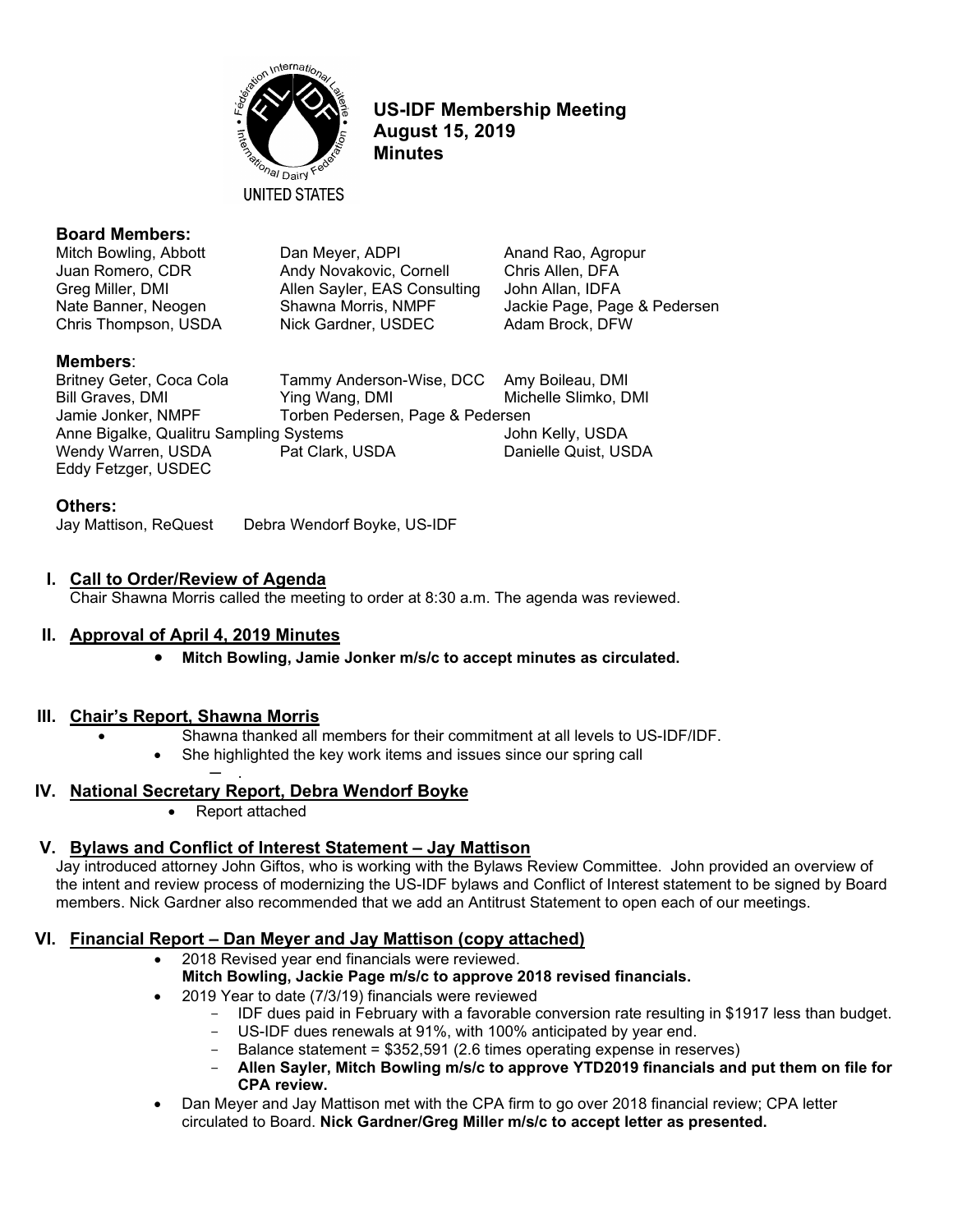- 2020 Budget
	- Expecting a 3% increase in US-IDF dues to IDF Brussels
	- US-IDF executive committee is recommending NO US-IDF dues increase for 2020 but shared a proposal with members for future dues increases. Discussion followed including ideas such as tiered dues, increase membership, consider other revenue sources such as hosting meetings, etc. A Membership task force was set up: Allen Sayler and Chris Allen, co-chairs; Anand Rao, Jackie Page, Jamie Jonker and John Kelly to look at dues structure; membership recruitment; other revenue ideas. To report back at spring meeting.
	- **Jackie Page/Greg Miller m/s/c to approve 2020 proposed US-IDF budget**

#### **VII. US-IDF Business**

• ISO TAG – Chris Thompson

Chris explained that USDA has approved funding to set up a dairy ISO TAG. (info sheet attached). It would work along side IDF analytical group, hoping for synergies and another platform for putting US dairy interests forward. **Dan Meyer/Nick Gardner m/s/c to support the ISO-TAG.**

- IDF Updates:
	- ─ SPCC: Jamie Jonker, Andy Novakovic and Ying Wang: May meeting focused on prioritization. Currently 150 projects. Each Standing committee asked to review and prioritize its work. A revised New Work Item form will be reviewed in Istanbul. Caroline Emond, IDF Director General, is looking at all processes, communications, etc. A new Sustainability Task Force has been established to overview all work in this arena.
	- $-$  In Istanbul, there will be a training session for IDF Codex delegates.
	- ─ Codex is becoming more political, driven by UN. IDF has a strong technical relationship with Codex, but may need to move into an advocacy role too.
	- Program of work
		- ─ Environmental Sustainability, Ying Wang: Two new Bulletins on wastewater and solid waste management; potential NWI on plastics; work on Dairy Declaration measurement and FAO LEAP3 continues. Carbon sequestration is the topic we're monitoring to ensure that all types of management styles and feeding systems are included. GDP is doing a lit review on global warming and methane. IDF is working closely with GDP on the report, which can then be shared with governments.
		- Standards, John Allan: working on questionnaire related to use of dairy terms; Codex labeling focus in spring will be on defining biofortification; One concern: WHO is circulating staff driven documents close to meetings without any member input/consensus; NWI on allergen labeling; work on high end sugars has been put on hold/postponed waiting on more work from nutrition area.
		- Codex Commission meeting/July 2019: need more dairy reps there. Discussing role of science in decision-making process (as part of Codex strategic review process). We need to ensure that
		- Codex avoids opening up the process to consumer preferences, animal welfare groups, etc. IMPORTANT for IDF to continue to monitor.
		- ─ Food Additives, Allen Sayler: monitor work on nitrates; Note 161 it was agreed to discuss and find a solution; GFSA alignment work is moving forward.
		- ─ Micro Hygiene, Allen Sayler: working on paper for unpasteurized milk; also one on principles for safe use of water in processing. Anand requested that we make sure the use of chlorates is allowed; also working on paper related to guidance on how to manage pathological outbreaks
		- ─ Analytical Methods for Additives & Contaminants. Nate Banner: discussing work related to emerging chemical contaminants from the farm; SC Residues has referred work on methods for dioxin and PCPs to this SC. Melamine work being finalized with ISO; ISO/IDF/AOAC joint panel in September 2019 during AOAC meeting; evaluating rapid methods for vet meds and the process, to be published as technical specifications
		- Statistics & Automation, Torben Pedersen: working on guidelines for inline infrared spectrometry; the existing conversion methods related to bacteria count are based on sound science and offer a good foundation; also looking at possibility of allowing automated microscopy, infrared and inline, for SCC. Need a method affordable for everyone.
		- ─ Processing Aids & Indicators, Jackie Page: Bulletin being published on automated method for alkaline phosphatase for testing proper pasteurization; considering new work on food fraud from a methods standpoint
		- Harmonization, Jackie Page: process of environmental monitoring related to feed; prep of samples for microbiological testing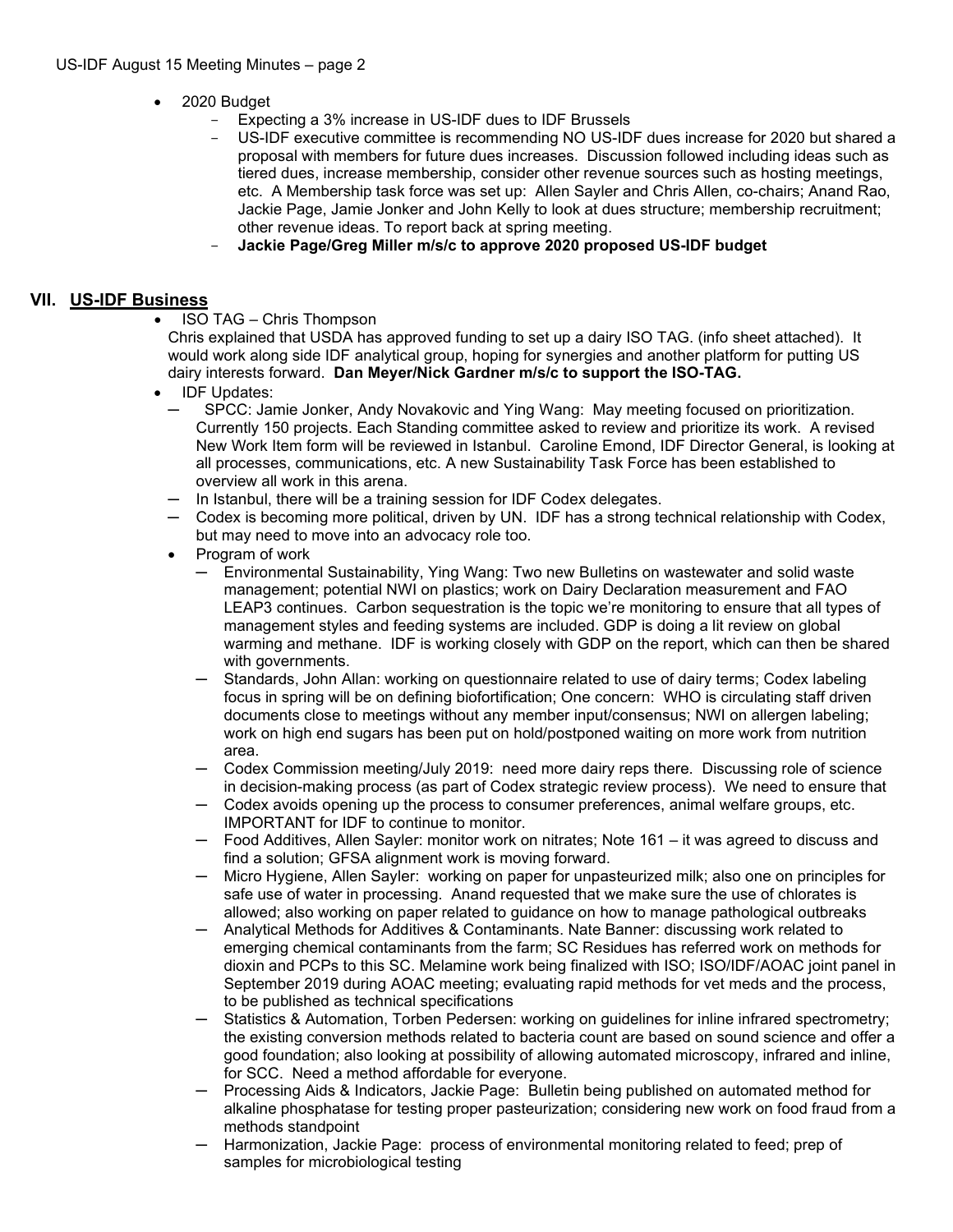- ─ ─ Composition: one of most active standing committees; organizing 3 collaborative studies on skim, cream and whole milk using Rose Gottlieb method for fat- **there is a need for US participants**
- ─ Nutrition, Tammy Anderson Wise and Michelle Slimko: shared IDF response to EAT Lancet report including focusing on the positives of report, asking for more investigation into review process, and a rebuttal process for future reports; TF on Plant Based beverages – developing communications framework; School Milk Program – data being analyzed with preliminary report being shared in Istanbul and executive summary by end of October; working towards establishing a Task Force on Dietary guidelines to ensure dairy is included/not reduced.
- ─ JEMNU (Nitrogen conversion factor), Juan Romero: at the meeting, dairy argued that prosthetic groups of amino acids are important to dairy's value, but the committee may not reference it. Work is ongoing. Waiting for final report.
- Post Summit call will send out survey monkey to determine date. Will focus on updates on those priority areas for the US and where US engagement is needed going forward.
- US-IDF Nominating Committee: Cary Frye, chair; Bill Graves, Dan Meyer
- Education Session committee: John Allen, chair; Ying Wang, Bill Graves, Jamie Jonker, Andy Novakovic, Nick Gardner

### **VIII. Future Dates**

- 
- Spring 2019 Annual Meeting Conference Call: March 20, 2020
- Fall 2019 Education Session/Membership Meeting: August 12-13\* tentative

### **IV. Adjourn**

Meeting adjourned at 2:00 p.m.

Respectfully submitted,

Debra Wendorf Boyke National Secretary

• World Dairy Summit Report – Out call: Survey Monkey will be sent out to determine date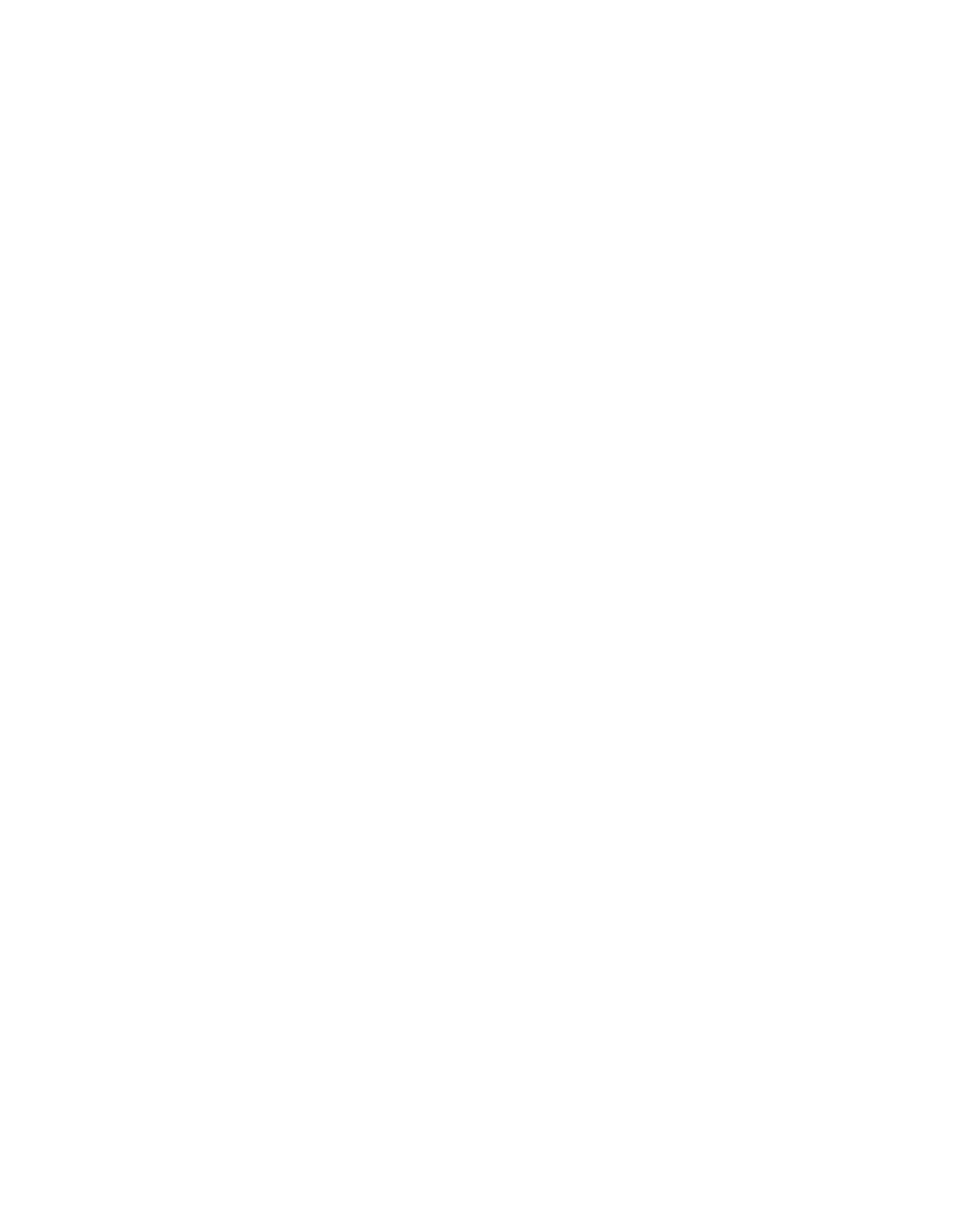

# **Financial Report Year End 2018 July 8, 2019 (revised)**

# *Balance Sheet Narrative*

#### Assets

- The assets reflect the Business Checking and Money Market account held by US-IDF through December 31, 2019.
	- o The Money Market interest rate was 0.15%.
	- o The CD interest rates were 3 CDs for \$25,000 each for 12 months due at 2.35% APY and 3 CDs for \$40,000 each for 19 months due at 2.60% APY.
	- o The Ameritrade account principle is listed as the investment in stock. This principle reflects current market conditions.

### Liabilities and Equity

- There was a net Ordinary Margin of (\$20,890) for the year.
- The Year End Balance Statement for 2018 was \$349,240.
- At \$349,240 assets, US-IDF continues to remain strong at 2.6 times yearly operating expenses in assets.

#### *Operating Income Narrative*

# Membership Dues Update

- The total FY 2018 dues income was \$119,050, which was on budget.
- One member, Advanced Instruments (corporate), did not renew in 2018.
- One member, Neogen, did not pay 2018 dues in the FY 2018. A check was received in January 2019. This report reflects the Neogen 2018 membership dues payment credited in 2018 as per CPA review and recommendation.
- Two new members joined at the corporate level in 2018. These members are Coca-Cola Company and QualiTru Sampling Systems.
- 2019 membership invoices were sent at the end of December 2018.

#### Subscriptions and Publications

• The Subscription/Publication income of \$3,242 for 2018 was \$742 more than budget. This is slightly more than 2017.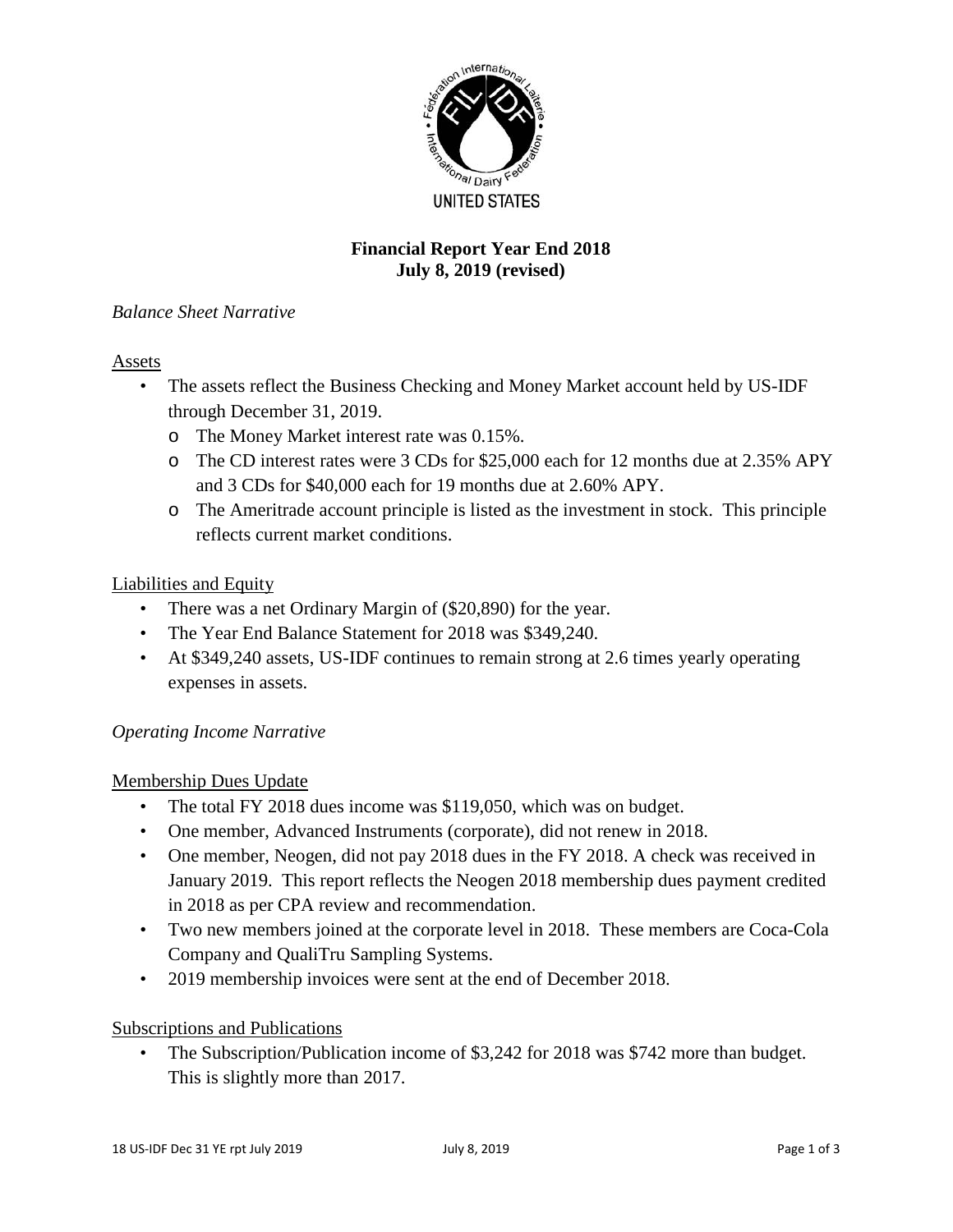#### Interest

• The Money Market interest in 2018 was \$75, with the CDs invested in November 2018 providing a return of another \$1,884. The total interest is \$1,958, which is about \$1,500 more than 2017 interest. This is due to the three 12 month CDs and three 19 month CDs invested in 2018.

## Dividends

• The 2018 dividends received were \$1,014 from the TD Ameritrade account. This amount has remained stable over the last six years. This is a fixed distribution amount.

#### Investment

• Unrealized Gain on investments is a paper accounting of the TD Ameritrade account. This reflects the change in the account market value during the time period. For 2018 there was a paper loss of \$520 compared to a budget of an \$800 gain. This is a total difference of (\$1,320) from budget. The TD Ameritrade account has overall been a stable investment over the last thirteen years, but we should continue to watch trends.

### Total Income Summary

• Income was above budget for 2018 by \$894 which resulted in 101% of budget being achieved. \$742 was due to an increase in Subscription/Publication revenue and (\$1,320) was due to unrealized gain on investments.

# *Expense Narrative*

#### IDF Dues

• This was the amount US-IDF paid to IDF in Brussels for 2018 dues. In 2018 there was an unfavorable exchange of Dollars to Euros resulting in the IDF dues expense being \$4,493 more than budget.

#### **Other**

- The Subscription/Publication expenses were \$2,510 more than budgeted. Subscription expenses for 2018 were paid in 2018 and a late 2017 Invoice was received and paid in 2018. Subscription/Publication expenses will be invoiced by IDF Brussels in June and December going forward and paid in the same year as incurred.
- Bank charge fees were \$400 more than budgeted. This is due to more members paying membership dues via credit card.
- Office supplies was \$204 more than budget. In 2018 checks were ordered at a cost of \$229. This amount of checks will last US-IDF for about 5 years. This check order amount put office supplies over the budgeted amount.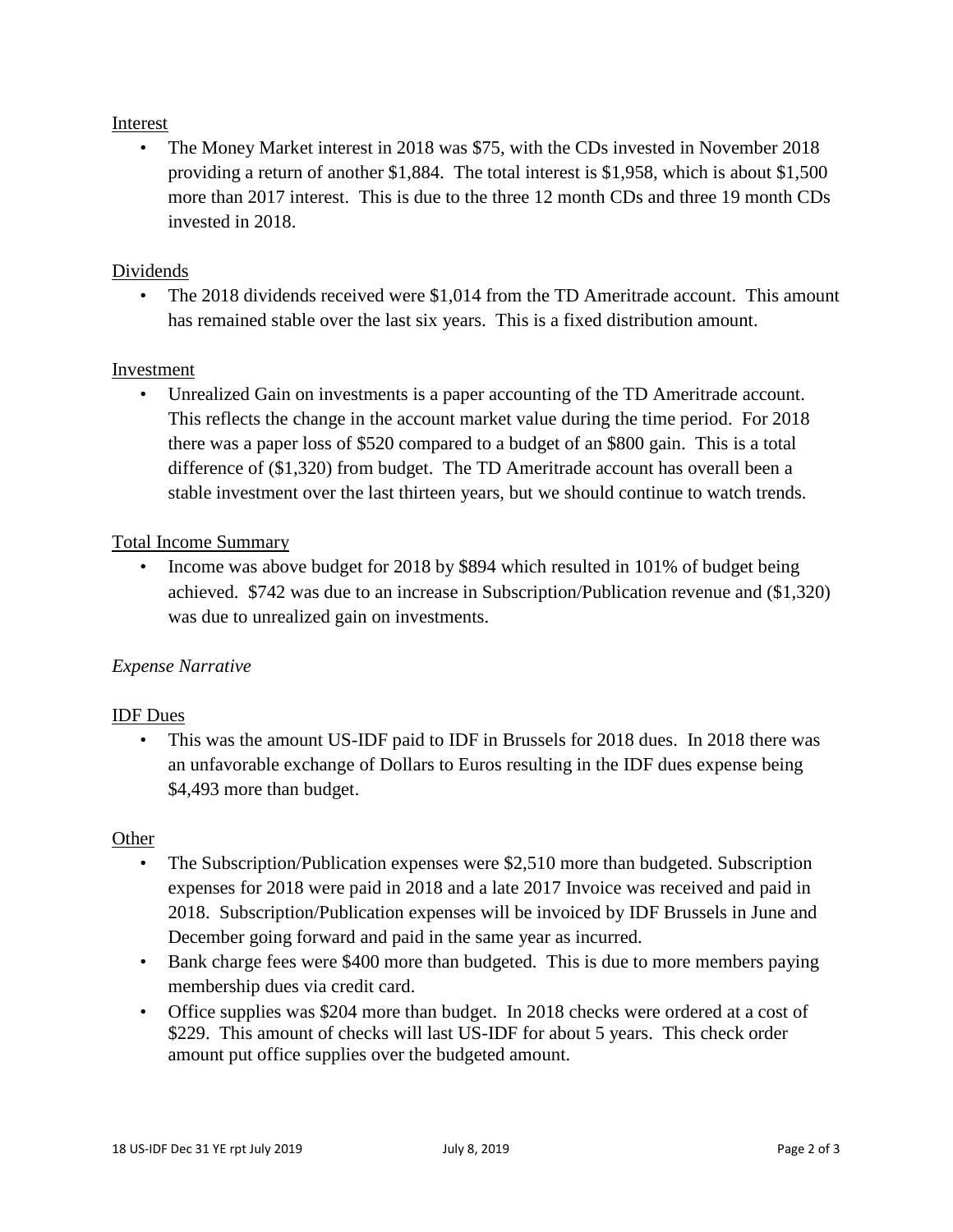- Telephone/Fax was \$1,264 more compared to budget. We have dropped using All-Conferencing for conference calls and now use Zoom for conference calls. This should allow a better service and price for conference calls for US IDF.
- The Board/Membership Meetings includes the US-IDF reception in South Korea.
- Educational Seminars was more than budget by \$2,583. The fall membership meeting was not able to be held at the DMI offices, thus the meeting expenses were higher due to being at a hotel location.
- Staff Travel was \$1,133 less than budget. The items in this category are travel expenses for the National Secretary and staff.
- Other expenses were under or close to budget.
- The total operational expense was 107.7% compared to budget or \$10,391 more than budget. This is mainly due to unfavorable exchange rate for IDF Brussels dues, higher than expected Subscriptions/Publications expenses (including the 2017 invoice received in 2018), more conference call expenses, and higher expense for the US IDF fall educational and membership meeting due to DMI meeting space not being available.

### Margin for 2018

- Year end operational results of 100.7% of income and 107.7% of expense compared to budget of (\$11,393) resulted in the operating margin for FY2018 of (\$20,890) for a difference of (\$9,497). This resulted in a (\$20,890) change in cash position of US-IDF.
- US-IDF assets continue to remain strong at 2.6 times yearly operating expenses with a year end balance of \$349,240.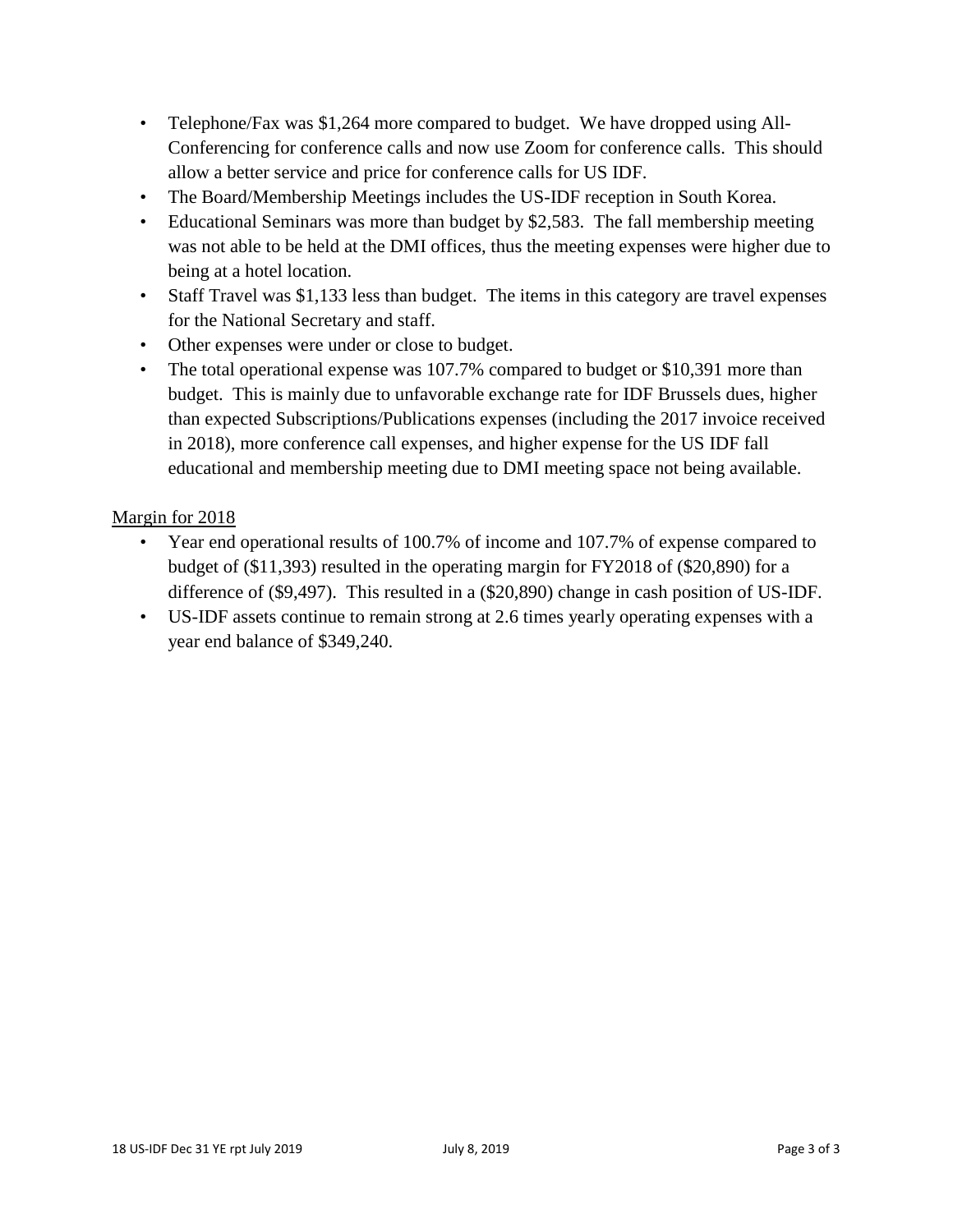# **Modified Cash Basis US-IDF Balance Sheet**

# **As of December 31, 2018**

|                                        | Dec 31, 18   |
|----------------------------------------|--------------|
| <b>ASSETS</b>                          |              |
| <b>Current Assets</b>                  |              |
| <b>Checking/Savings</b>                |              |
| 1025 · Business Checking-Park Bank     | 60,429.99    |
| 1026 - Money Market Acct-Park Bank     | 76,990.17    |
| 1350 - Investments-CD                  | 195,000.00   |
| <b>Total Checking/Savings</b>          | 332,420.16   |
| <b>Accounts Receivable</b>             |              |
| 1200 - Accounts Receivable             | 3,300.00     |
| <b>Total Accounts Receivable</b>       | 3,300.00     |
| <b>Total Current Assets</b>            | 335,720.16   |
| <b>Other Assets</b>                    |              |
| 1300 - Investments-Stock               | 13,520.00    |
| <b>Total Other Assets</b>              | 13,520.00    |
| <b>TOTAL ASSETS</b>                    | 349,240.16   |
| <b>LIABILITIES &amp; EQUITY</b>        |              |
| Liabilities                            |              |
| <b>Current Liabilities</b>             |              |
| <b>Other Current Liabilities</b>       |              |
| 2300 · Deferred Income                 | 19,800.00    |
| <b>Total Other Current Liabilities</b> | 19,800.00    |
| <b>Total Current Liabilities</b>       | 19,800.00    |
| <b>Total Liabilities</b>               | 19,800.00    |
| <b>Equity</b>                          |              |
| 3900 - Unrestricted                    | 350,329.87   |
| <b>Net Income</b>                      | $-20,889.71$ |
| <b>Total Equity</b>                    | 329,440.16   |
| <b>TOTAL LIABILITIES &amp; EQUITY</b>  | 349,240.16   |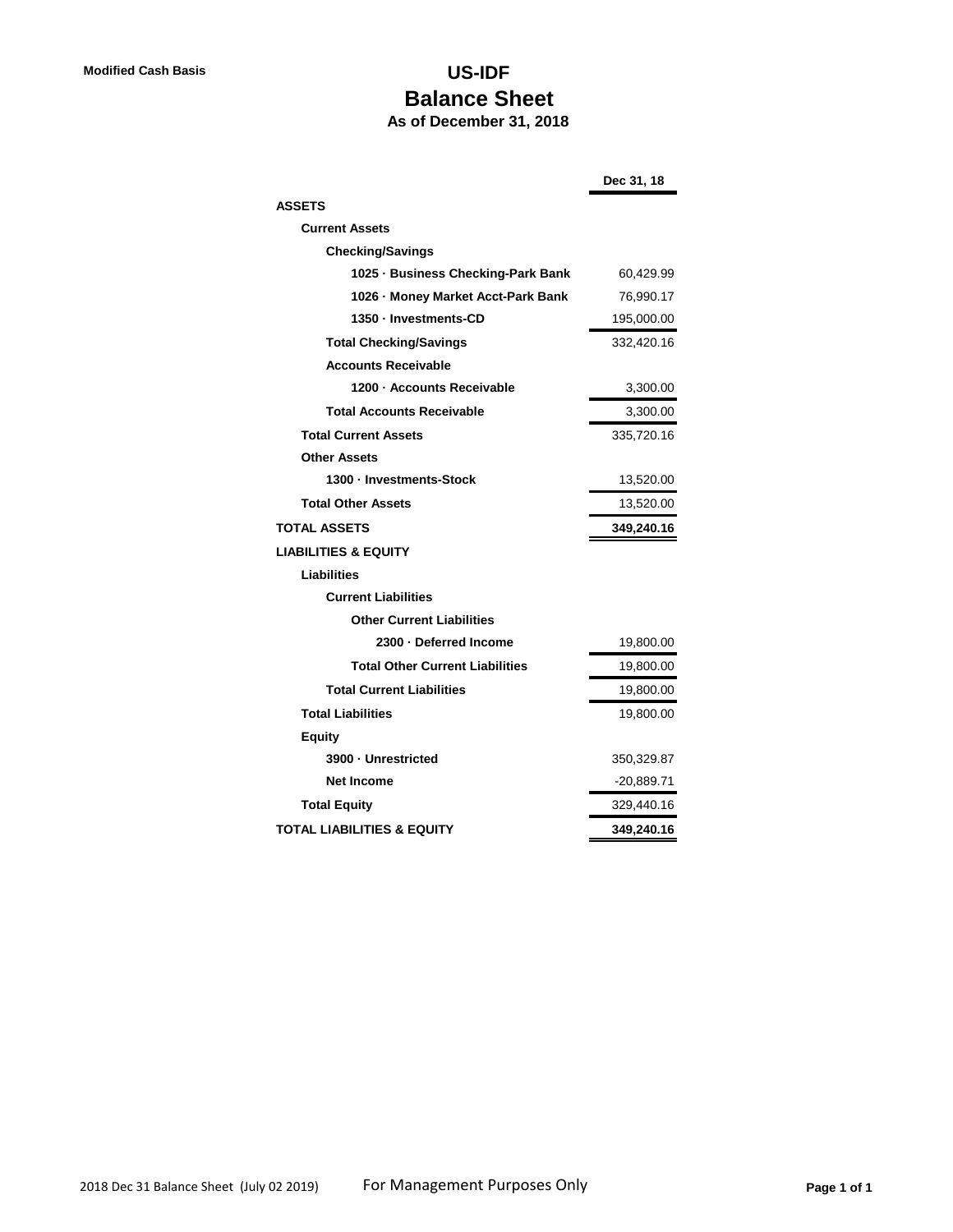# **Modified Cash Basis US-IDF Financial Standing Budget vs. Actual**

 **January through December 2018**

|                                       | Jan - Dec 18 | <b>Budget</b> | <b>Actual Minus</b><br><b>Budget</b> | Budget % of<br><b>Budget</b> |
|---------------------------------------|--------------|---------------|--------------------------------------|------------------------------|
| <b>Ordinary Income/Expense</b>        |              |               |                                      |                              |
| Income                                |              |               |                                      |                              |
| 4000 - Membership Dues                | 119,050.00   | 119,050.00    | 0.00                                 | 100.0%                       |
| 4100 · Subscription/Publications      | 3,242.00     | 2,500.00      | 742.00                               | 129.68%                      |
| 4200 - Interest/Dividend              | 2,972.11     | 1,300.00      | 1,672.11                             | 228.62%                      |
| 4400 - Misc                           | 0.00         | 200.00        | $-200.00$                            | 0.0%                         |
| 4500 · Unrealized gain on investments | $-520.00$    | 800.00        | $-1,320.00$                          | $-65.0%$                     |
| <b>Total Income</b>                   | 124.744.11   | 123,850.00    | 894.11                               | 100.72%                      |
| <b>Expense</b>                        |              |               |                                      |                              |
| 5010 - IDF Dues                       | 56,965.56    | 52,473.00     | 4,492.56                             | 108.56%                      |
| 5020 · Subscriptions/Publications     | 4,260.42     | 1,750.00      | 2,510.42                             | 243.45%                      |
| 5030 - Memberships                    | 775.00       | 450.00        | 325.00                               | 172.22%                      |
| 5040 - Professional Fees              | 2.230.00     | 2,000.00      | 230.00                               | 111.5%                       |
| 5050 - Postage                        | 166.09       | 200.00        | $-33.91$                             | 83.05%                       |
| 5060 - Printing and Copies            | 247.47       | 300.00        | $-52.53$                             | 82.49%                       |
| 5100 · Office Supplies                | 703.71       | 500.00        | 203.71                               | 140.74%                      |
| 5200 - Rent/Utilities                 | 2,124.54     | 2,125.00      | $-0.46$                              | 99.98%                       |
| 5400 · Telephone/Fax                  | 4,013.85     | 2,750.00      | 1,263.85                             | 145.96%                      |
| 5500 - Internet Services              | 2,386.08     | 2,000.00      | 386.08                               | 119.3%                       |
| 5600 · Bank Charges/Tax/Fees          | 1.099.66     | 700.00        | 399.66                               | 157.09%                      |
| 5700 - Insurance                      | 2,043.83     | 2,495.00      | $-451.17$                            | 81.92%                       |
| 5800 · Board/Membership Mtgs          | 2,230.07     | 2,000.00      | 230.07                               | 111.5%                       |
| 5810 - Educational Seminars           | 4,583.31     | 2,000.00      | 2,583.31                             | 229.17%                      |
| 5900 - Staff Travel                   | 8,867.42     | 10,000.00     | $-1,132.58$                          | 88.67%                       |
| 5930 - Activity Support               | 2,936.77     | 3,500.00      | $-563.23$                            | 83.91%                       |
| 6115 - Contracted Management Services | 50,000.04    | 50,000.00     | 0.04                                 | 100.0%                       |
| <b>Total Expense</b>                  | 145,633.82   | 135,243.00    | 10,390.82                            | 107.68%                      |
| <b>Net Ordinary Margin</b>            | $-20,889.71$ | $-11,393.00$  | $-9,496.71$                          |                              |
| <b>Net Margin</b>                     | -20,889.71   | $-11,393.00$  | $-9,496.71$                          |                              |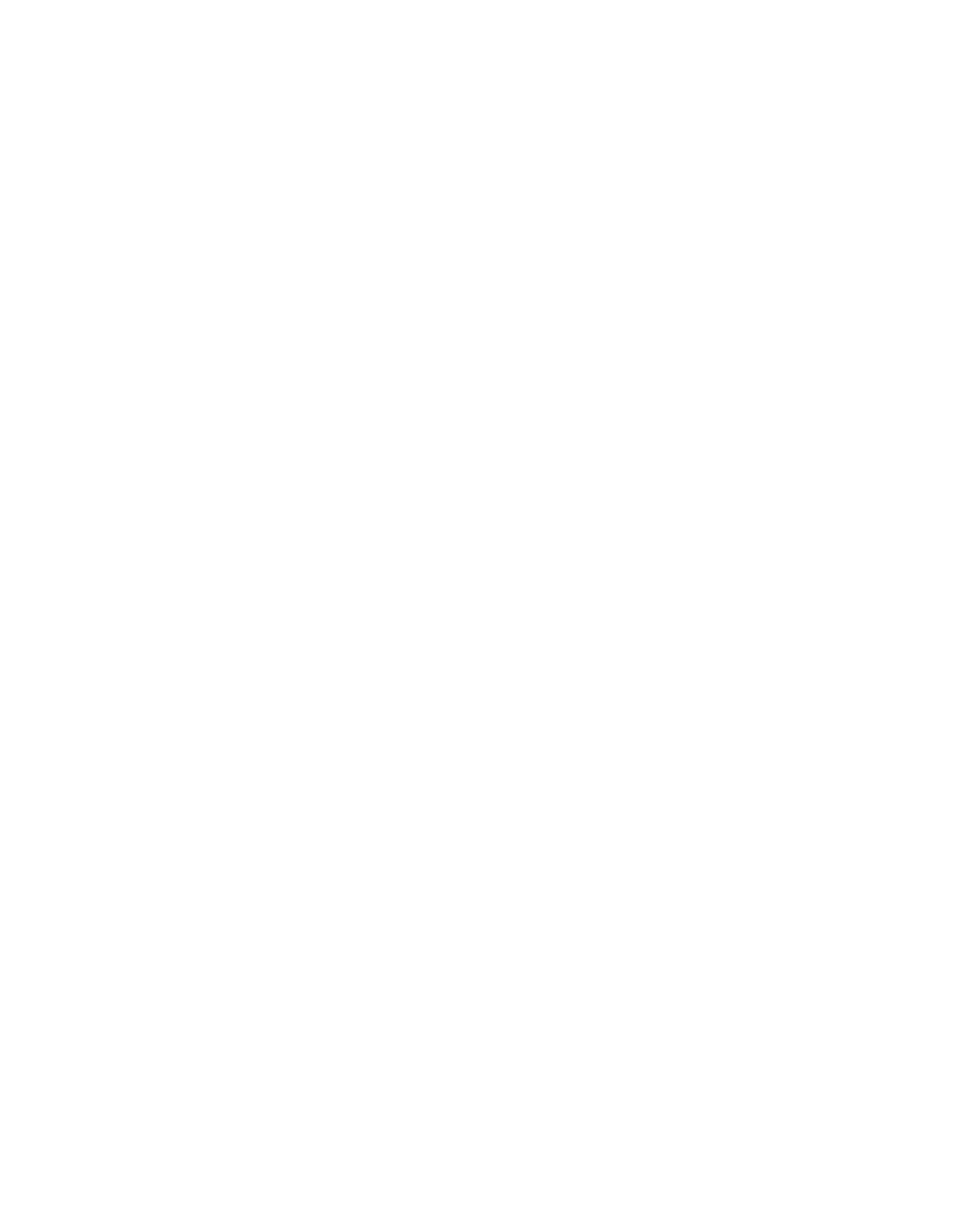

# **Financial Report Year-to-Date 2019 July 3, 2019**

### *Balance Sheet Narrative*

#### Assets

- The assets reflect the business checking and money market accounts held by US-IDF. o The TD Ameritrade account principle is listed as the investment in stock.
- The Balance Statement through July 3, 2019, is \$352,591.
- At \$352,591 assets US-IDF continues to remain strong at 2.6 times yearly operating expenses in assets.

#### *Income Narrative*

#### Membership Dues Update

- \$108,100 of dues income has been received as of July 3, 2019, which is 91% of budget.
- Two institutional members and one corporate member still owe dues totaling \$6,200. These members have been contacted regarding payment of 2019 membership dues.
- US-IDF will work to achieve the membership dues budget with follow up to members about their 2019 dues. Potential new member prospects will be contacted regarding US-IDF membership and activities in a recruitment effort.

#### Interest

• Interest for the money market, short-term CDs, and dividends is \$3,366 as of July 3, 2019. Three (3) higher yield short-term CDs were obtained in 2018.

| $\bullet$ Long Term CDs | <b>Matures</b> | Amt/CD   | Amt Total | Interest Rate |
|-------------------------|----------------|----------|-----------|---------------|
| $3 \& 12$ months        | Nov 2019       | \$25,000 | \$75,000  | 2.35%         |
| $3 \& 19$ months        | Jul 2020       | \$40,000 | \$120,000 | 2.60%         |

#### Investment

The TD Ameritrade account balance is available through July 3, 2019. The account has increased in value by \$1,846, which is 738% of budget.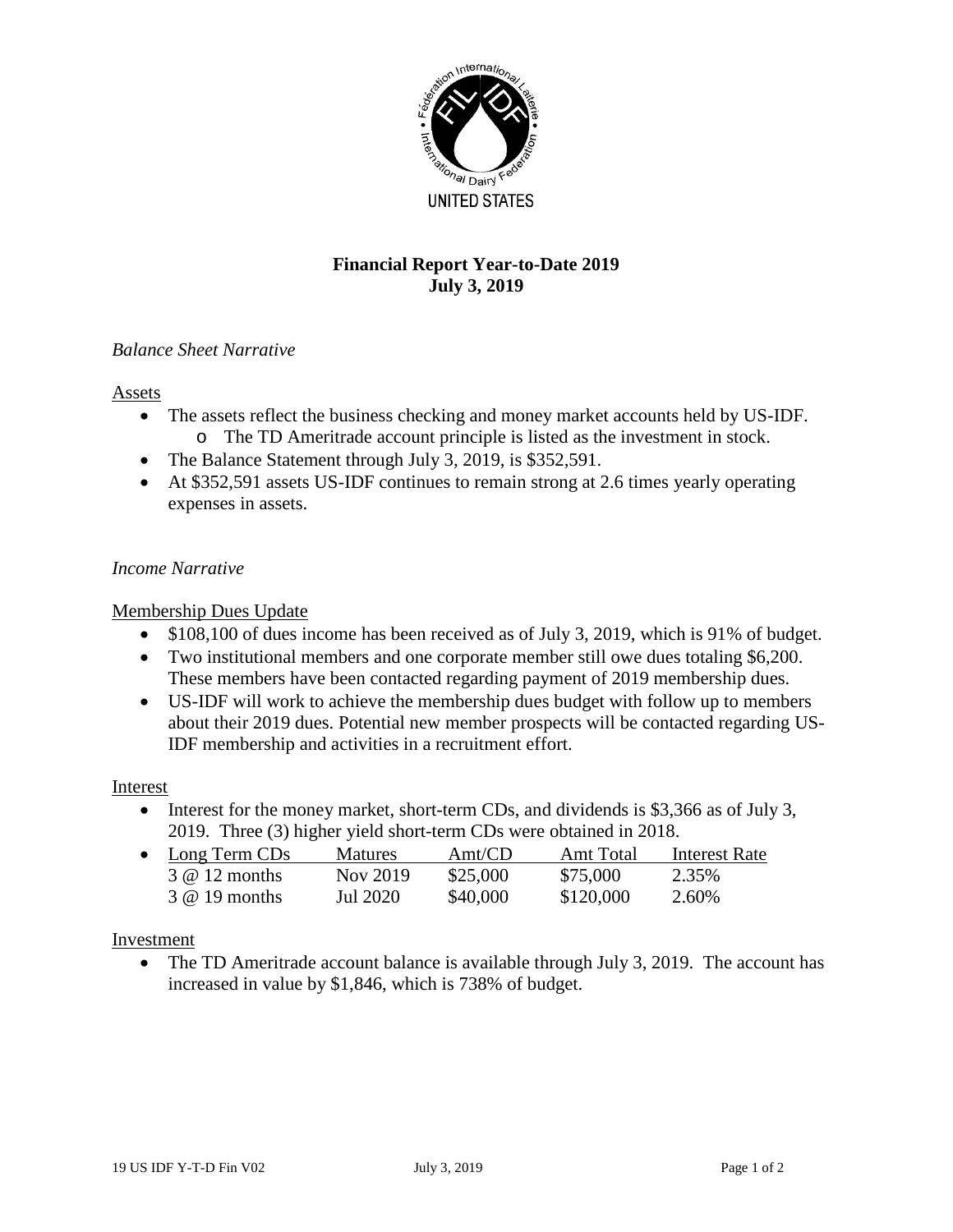Income Summary

- Income is for the first 6 months plus of FY 2019.
- Subscription income is \$1,244 more than budget as of July 3, 2019. The costs for these subscriptions will be reflected in the 2019 expenses when they are billed from IDF. Interest/Dividend income is on track to meet budget.
- The paper gain on investments is currently \$1,846, which is \$1,596 ahead of the budgeted amount of \$250 for the year.

#### *Expense Narrative*

#### IDF Dues

• IDF Brussel dues were paid in February with the conversion resulting in \$1,917 less than budget.

#### Subscription/Publications

• In 2019 the expenses for the Subscription/Publications has not been invoiced by IDF to US-IDF at this time.

#### Professional Fees

• In 2019 there are projected to be legal expenses of \$5,250 for Bylaw and Conflict of Interest (COI) updates in 2019.

#### **Other**

• There are 6 months plus of reporting in Year-To-Date 2019. At this point, most expenses are on budget and projected to be close to budget with most of the meeting and travel expenses occurring in the second half of the year.

#### *Projection for 2019*

- The Net Margin is currently \$23,151 through July 3, 2019.
- At this point in the year it is projected the income to be close to budget with an increase in Subscriptions/ Publications income and Unrealized Gain on Investments being much higher than budget in the first half of the year. The difference of membership mix and numbers will result in reduced membership income.
- The expenses will be over budget. The IDF Brussels dues were less than budgeted, but the legal fees for updating the Bylaws and COI affected the expenses by \$5,250. The projected Year End margin on operations is (\$15,198) which is \$3,000 more than budgeted.
- The projected US-IDF assets of \$340,000 at the end of FY2019 is 2.4 times yearly operating expenses for a strong balance sheet.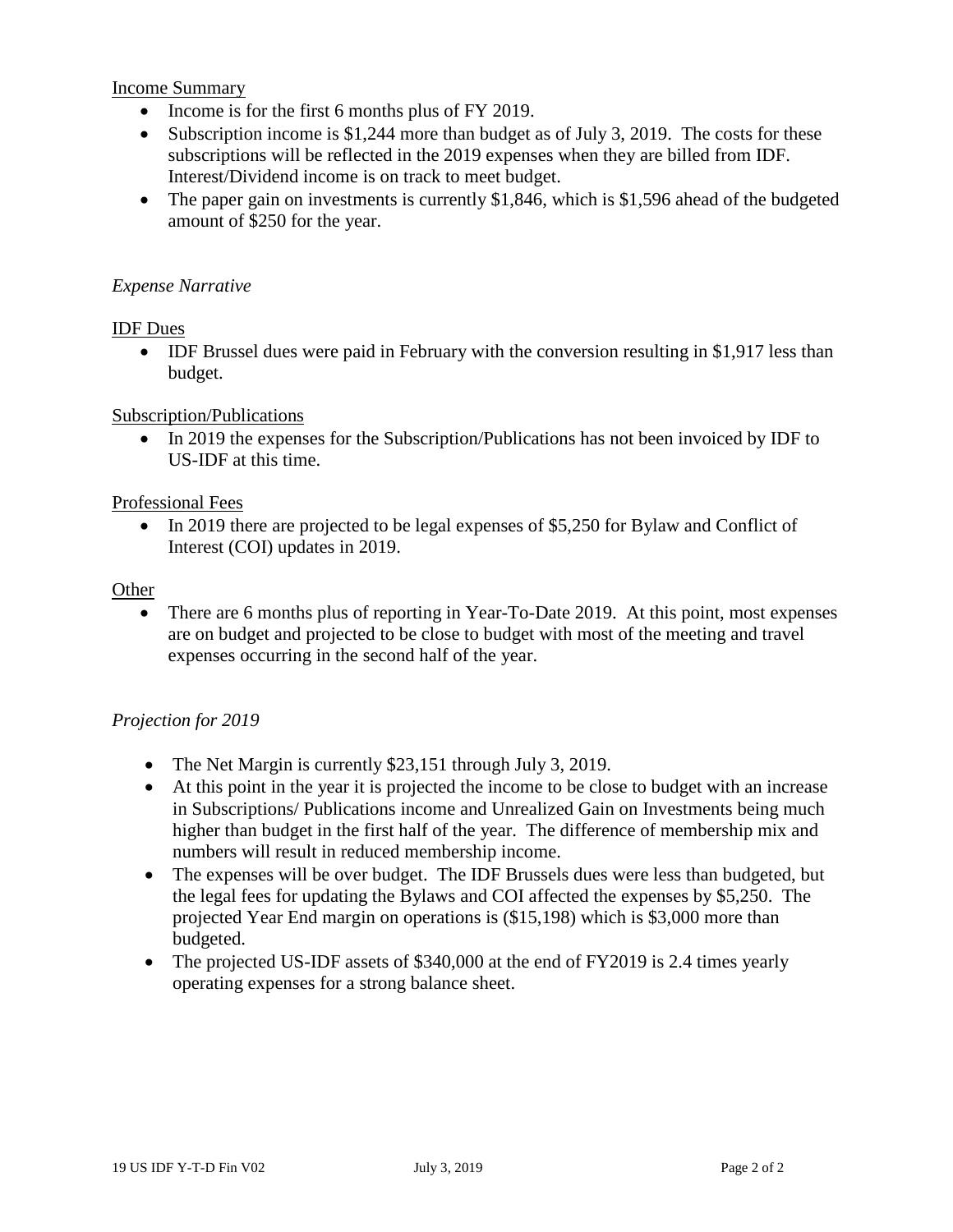# **Modified Cash Basis US-IDF Balance Sheet As of July 3, 2019**

|                                       | <b>Jul 3, 19</b> |
|---------------------------------------|------------------|
| <b>ASSETS</b>                         |                  |
| <b>Current Assets</b>                 |                  |
| <b>Checking/Savings</b>               |                  |
| 1025 - Business Checking-Park Bank    | 62,376.26        |
| 1026 - Money Market Acct-Park Bank    | 77,046.82        |
| 1350 · Investments-CD                 | 197,801.94       |
| <b>Total Checking/Savings</b>         | 337,225.02       |
| <b>Total Current Assets</b>           | 337,225.02       |
| <b>Other Assets</b>                   |                  |
| 1300 - Investments-Stock              | 15,366.00        |
| <b>Total Other Assets</b>             | 15,366.00        |
| <b>TOTAL ASSETS</b>                   | 352,591.02       |
| <b>LIABILITIES &amp; EQUITY</b>       |                  |
| <b>Equity</b>                         |                  |
| 3900 - Unrestricted                   | 329,440.16       |
| <b>Net Income</b>                     | 23,150.86        |
| <b>Total Equity</b>                   | 352,591.02       |
| <b>TOTAL LIABILITIES &amp; EQUITY</b> | 352,591.02       |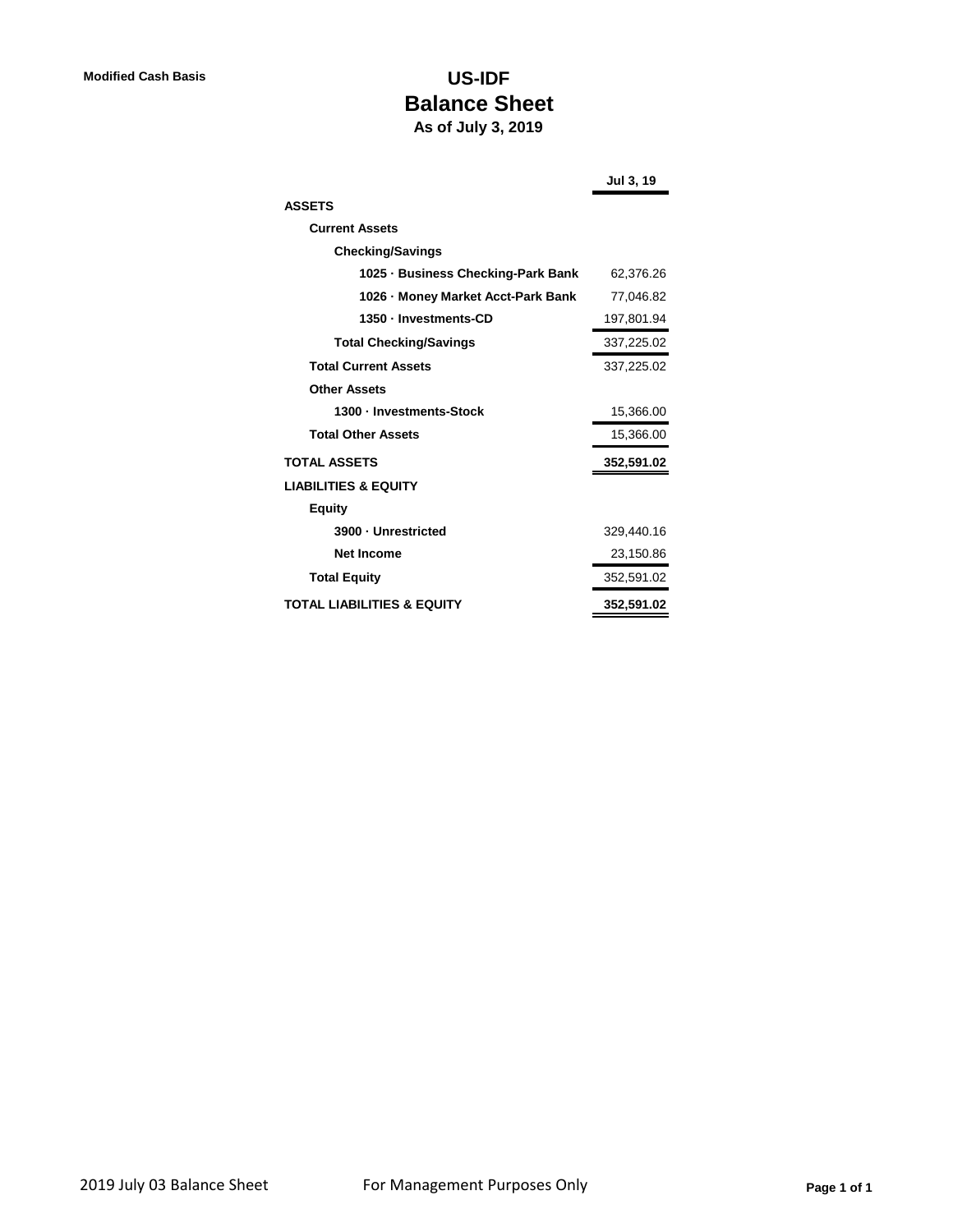# **Modified Cash Basis US-IDF Financial Standing Budget vs. Actual**

 **January 1 through July 3, 2019**

|                                       | Jan 1 - Jul 3, 19 | <b>Budget</b> | <b>Actual Minus</b><br><b>Budget</b> | Budget % of<br><b>Budget</b> |
|---------------------------------------|-------------------|---------------|--------------------------------------|------------------------------|
| <b>Ordinary Income/Expense</b>        |                   |               |                                      |                              |
| Income                                |                   |               |                                      |                              |
| 4000 - Membership Dues                | 108,100.00        | 119,050.00    | $-10,950.00$                         | 90.8%                        |
| 4100 · Subscription/Publications      | 3,744.00          | 2,500.00      | 1,244.00                             | 149.76%                      |
| 4200 - Interest/Dividend              | 3,365.59          | 1,300.00      | 2,065.59                             | 258.89%                      |
| 4400 - Misc                           | 0.00              | 200.00        | $-200.00$                            | 0.0%                         |
| 4500 · Unrealized gain on investments | 1,846.00          | 250.00        | 1,596.00                             | 738.4%                       |
| <b>Total Income</b>                   | 117,055.59        | 123,300.00    | $-6,244.41$                          | 94.94%                       |
| <b>Expense</b>                        |                   |               |                                      |                              |
| 5010 - IDF Dues                       | 53,543.30         | 55,460.00     | $-1,916.70$                          | 96.54%                       |
| 5020 · Subscriptions/Publications     | 0.00              | 1,750.00      | $-1,750.00$                          | 0.0%                         |
| 5030 - Memberships                    | 0.00              | 450.00        | $-450.00$                            | 0.0%                         |
| 5040 - Professional Fees              | 0.00              | 2,000.00      | $-2,000.00$                          | 0.0%                         |
| 5050 - Postage                        | 102.10            | 200.00        | $-97.90$                             | 51.05%                       |
| 5060 - Printing and Copies            | 113.22            | 300.00        | $-186.78$                            | 37.74%                       |
| 5100 - Office Supplies                | 107.37            | 500.00        | $-392.63$                            | 21.47%                       |
| 5200 - Rent/Utilities                 | 1,274.56          | 2,185.00      | $-910.44$                            | 58.33%                       |
| 5400 - Telephone/Fax                  | 870.89            | 1,900.00      | $-1,029.11$                          | 45.84%                       |
| 5500 - Internet Services              | 1,050.00          | 2,000.00      | $-950.00$                            | 52.5%                        |
| 5600 · Bank Charges/Tax/Fees          | 366.57            | 700.00        | $-333.43$                            | 52.37%                       |
| 5700 - Insurance                      | 0.00              | 2,620.00      | $-2,620.00$                          | 0.0%                         |
| 5800 - Board/Membership Mtgs          | 0.00              | 2,000.00      | $-2,000.00$                          | 0.0%                         |
| 5810 - Educational Seminars           | 0.00              | 2,000.00      | $-2,000.00$                          | 0.0%                         |
| 5900 · Staff Travel                   | 3,247.16          | 10,000.00     | $-6,752.84$                          | 32.47%                       |
| 6115 - Contracted Management Services | 33,229.56         | 51,500.00     | $-18,270.44$                         | 64.52%                       |
| <b>Total Expense</b>                  | 93,904.73         | 135,565.00    | $-41,660.27$                         | 69.27%                       |
| <b>Net Ordinary Margin</b>            | 23,150.86         | $-12,265.00$  | 35,415.86                            |                              |
| Net Margin                            | 23,150.86         | $-12,265.00$  | 35,415.86                            |                              |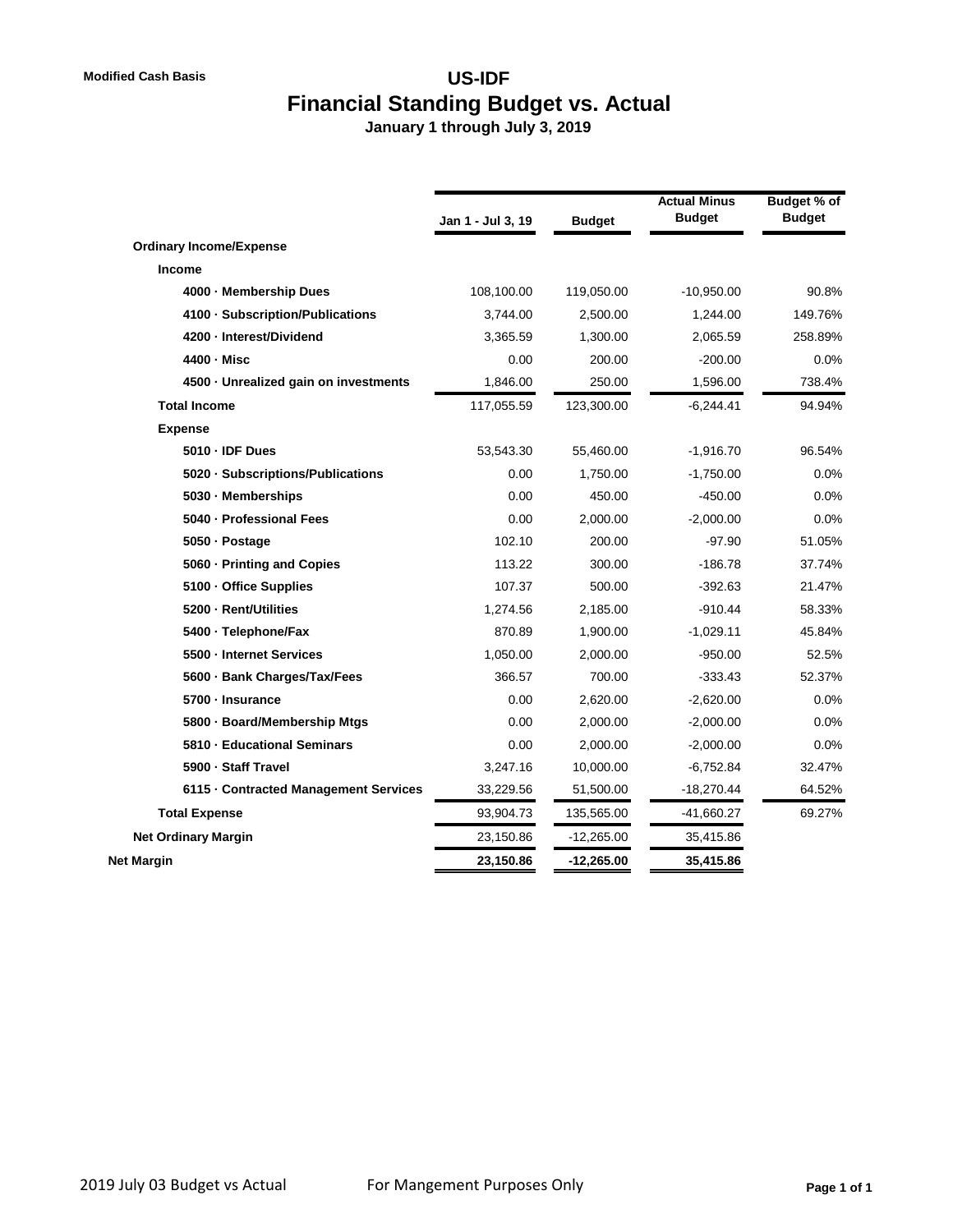# US-IDF Discussion Points for 2020 Budget July 30, 2019 Version 1.2

#### **Income**

#### Organization Financial Standing

US-IDF has a solid reserve position of 2.5 times the annual operating budget. The established threshold is a 24 month (2.0 times) operating budget reserve which would be about \$270,000 in 2020.

#### FY 2020 Dues Income Projections

The current US-IDF Membership Dues structure was adopted by the US-IDF Board in September 2017 per membership class.

| Membership Class | Proposed 2020<br><b>Dues</b> | <b>Number</b> | Amount    |
|------------------|------------------------------|---------------|-----------|
| Sustaining       | \$6,600                      |               | \$52,800  |
| <b>Corporate</b> | \$3,300                      | 16            | \$52,800  |
| Institutional    | \$1,450                      |               | \$8,700   |
| Total            |                              | 30            | \$114,300 |

FY 2020 US-IDF Membership Dues Income projection for FY 2020 with a *0% increase* based on FY 2019 actual member numbers per class:

# Other income notes

Interest income has increased with short term CDs as the investment vehicle. The rates have made modest increases and currently are in the 2.35% to 2.60% range depending on length of investment.

Money Market rates are currently very low, so the money market account is used for short-term cash flow and has an interest rate 0.25%.

Interest and dividend income is estimated at \$4,800 for FY 2019 with the expectation to achieve the same level of income in 2020.

#### Investment notes

Current stock investments will be a gain (on paper) based on current market projections. This has to be included in the operating income, but is not readily available income.

#### Total Revenue

Total revenue for FY 2020 will be a small difference from the actual in FY 2019.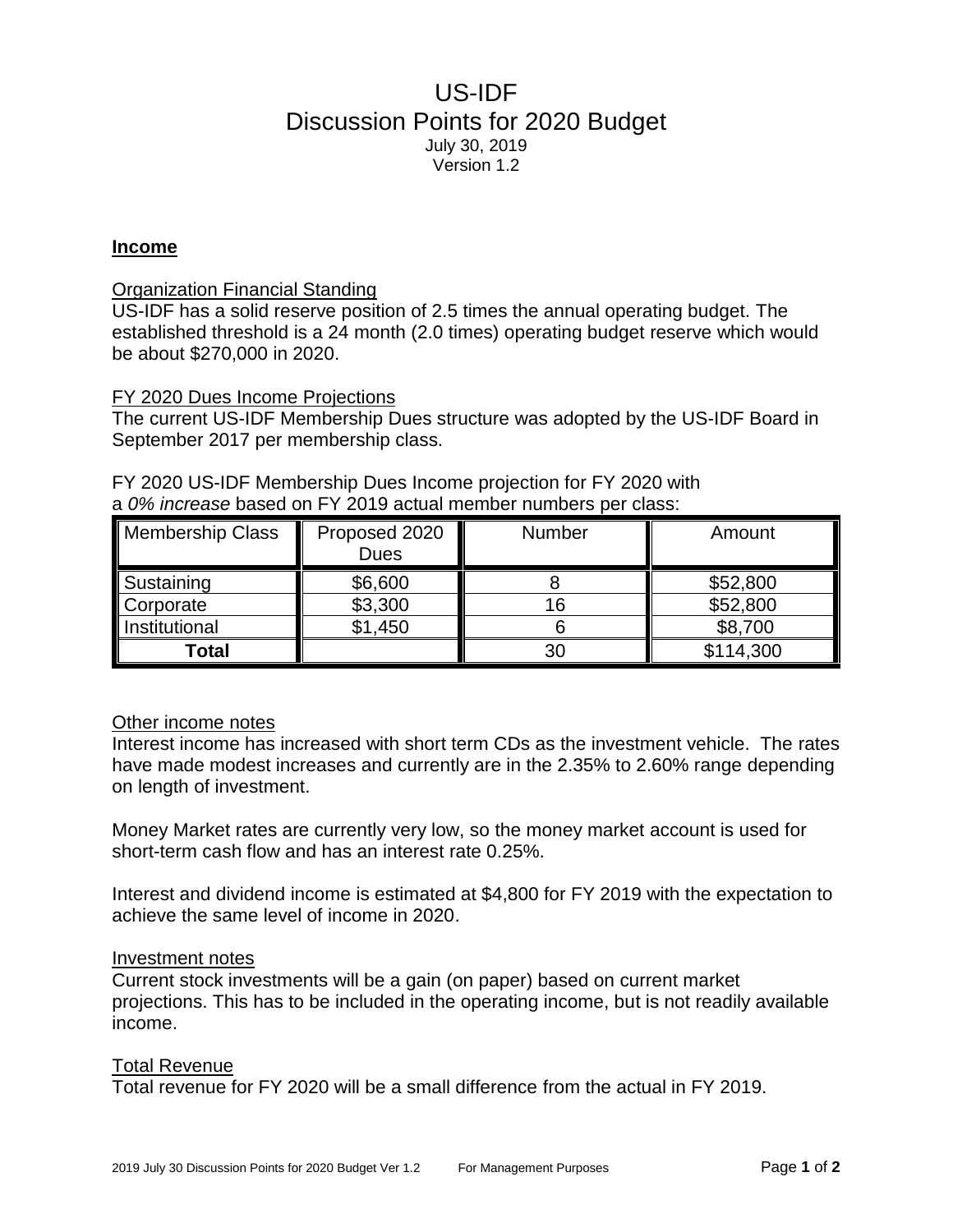**Expenses** (most expenses stable from 2018 and 2019 amounts) 2020 IDF Dues

> IDF dues to Brussels for 2020 will be set during September at the World Dairy Summit meeting in Turkey.

## IDF-Brussels dues assumptions:

€47,000 (based on 2019) 3% increase = €48,400

€48,400 X 1.18 exchange rate = \$57,125 expense for FY 2020

FY 2019 actual dues cost was \$53,543. FY 2020 IDF dues are estimated as an increase of \$3,582 based on a 3% increase and exchange rate for a total of \$57,125.

#### Subscriptions and Publications

Publication sales, other than the one large order in 2016, have been very small for the last four years. There are orders with a small margin to US-IDF, but this is basically even on income and expenses. Getting timely billing from IDF Brussels will be pursued.

#### Internet Services

There is a proposed increase of \$4,500 for an update and improved functionality of the US-IDF web site was last done in 2008-2009.

#### Insurance

Coverage was reviewed for Director's and Officer's (D and O) and Employee Practices Liability Insurance (EPLI) policies at \$1 million with no deductible. There is a projected 5% increase to \$2,750 for 2020.

### **Staff Travel**

FY 2020 estimates include registration fees, lodging and airfare for the 2020 World Dairy Summit to be held in South Africa, a yearly IDF National Secretaries' mid-year meeting (additional meeting started in 2013 and continuing) plus travel to US-IDF Fall meeting and Educational Session.

#### Management Fee

Proposing \$53,000 for FY 2020 through the budgeting process by the Executive Committee. This would result in an increase of 2.9% or \$1,500 for the year.

#### **Overall Results**

#### Overall Results of the Proposed FY 2020

The overall results of the Proposed FY 2020 US-IDF Budget are a margin of a negative \$20,860.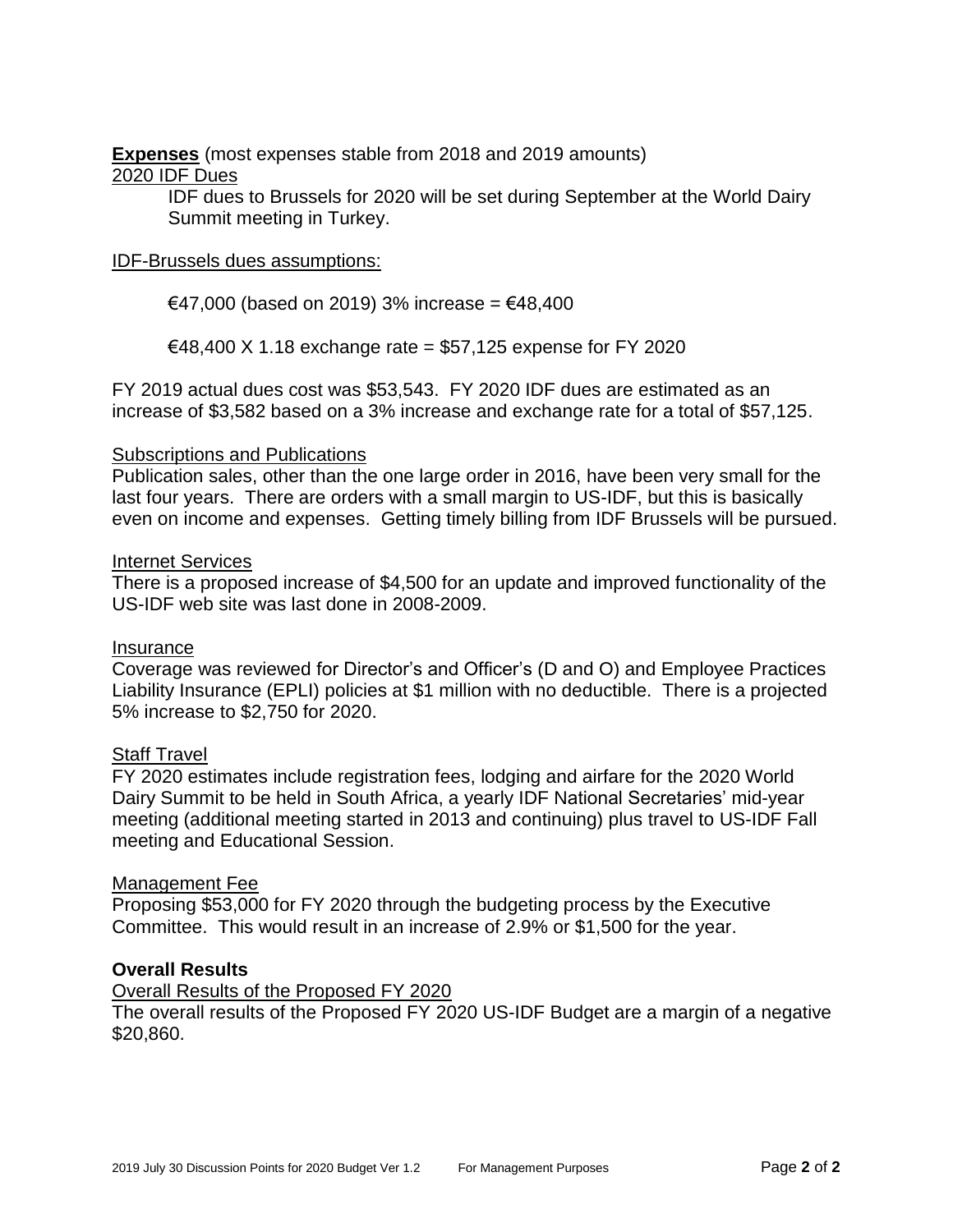# **US-IDF Financial Standing 20 Budget - 19 Projection Proposed FY 2020 Budget** *0% Dues Increase* **July 30, 2019**

|                                       | 19 Budget | 19 Proj   | 20 Budget | 20 Budget minus<br>19 Proj | 20 Budget vs 19<br>Proj as % |
|---------------------------------------|-----------|-----------|-----------|----------------------------|------------------------------|
| <b>Ordinary Income/Expense</b>        |           |           |           |                            |                              |
| Income                                |           |           |           |                            |                              |
| 4000 · Membership Dues                | 119,050   | 114,300   | 114,300   | 0                          | 100.0%                       |
| 4100 · Subscription/Publications      | 2,500     | 3,800     | 3,500     | $-300$                     | 92.1%                        |
| 4200 · Interest/Dividend              | 1,300     | 4,800     | 4,800     | $\mathbf 0$                | 100.0%                       |
| $4400 \cdot$ Misc                     | 200       | 0         | 200       | 200                        | 0.0%                         |
| 4500 · Unrealized gain on investments | 250       | 1,800     | 1,000     | $-800$                     | 55.6%                        |
| <b>Total Income</b>                   | 123,300   | 124,700   | 123,800   | $-900$                     | 101.1%                       |
| <b>Expense</b>                        |           |           |           |                            |                              |
| 5010 · IDF Dues                       | 55,460    | 53,543    | 57,125    | 3,582                      | 106.7%                       |
| 5020 · Subscriptions/Publications     | 1,750     | 3,300     | 2,500     | $-800$                     | 75.8%                        |
| 5030 · Memberships                    | 450       | 450       | 450       | $\mathbf 0$                | 100.0%                       |
| 5040 · Professional Fees              | 2,000     | 7,250     | 3,000     | $-4,250$                   | 41.4%                        |
| 5050 · Postage                        | 200       | 150       | 200       | 50                         | 133.3%                       |
| 5060 · Printing and Copies            | 300       | 300       | 300       | 0                          | 100.0%                       |
| 5100 Office Supplies                  | 500       | 400       | 500       | 100                        | 125.0%                       |
| 5200 · Rent/Utilities                 | 2,185     | 2,185     | 2,185     | $\mathbf 0$                | 100.0%                       |
| 5400 · Telephone/Fax                  | 1,900     | 1,700     | 1,450     | $-250$                     | 85.3%                        |
| 5500 · Internet Services              | 2,000     | 2,000     | 6,500     | 4,500                      | 325.0%                       |
| 5600 · Bank Charges/Tax/Fees          | 700       | 500       | 700       | 200                        | 140.0%                       |
| 5700 · Insurance                      | 2,620     | 2,620     | 2,750     | 130                        | 105.0%                       |
| 5800 · Board/Membership Mtgs          | 2,000     | 2,000     | 2,000     | $\Omega$                   | 100.0%                       |
| 5810 · Educational Seminars           | 2,000     | 2,000     | 2,000     | 0                          | 100.0%                       |
| 5900 · Travel                         | 10,000    | 10,000    | 12,000    | 2,000                      | 120.0%                       |
| 6115 · Contracted Management Services | 51,500    | 51,500    | 53,000    | 1,500                      | 102.9%                       |
| <b>Total Expense</b>                  | 135,565   | 139,898   | 146,660   | 6,762                      | 104.8%                       |
| <b>Net Ordinary Margin</b>            | $-12,265$ | $-15,198$ | $-22,860$ |                            |                              |
| Net Margin                            | $-12,265$ | $-15,198$ | $-22,860$ |                            |                              |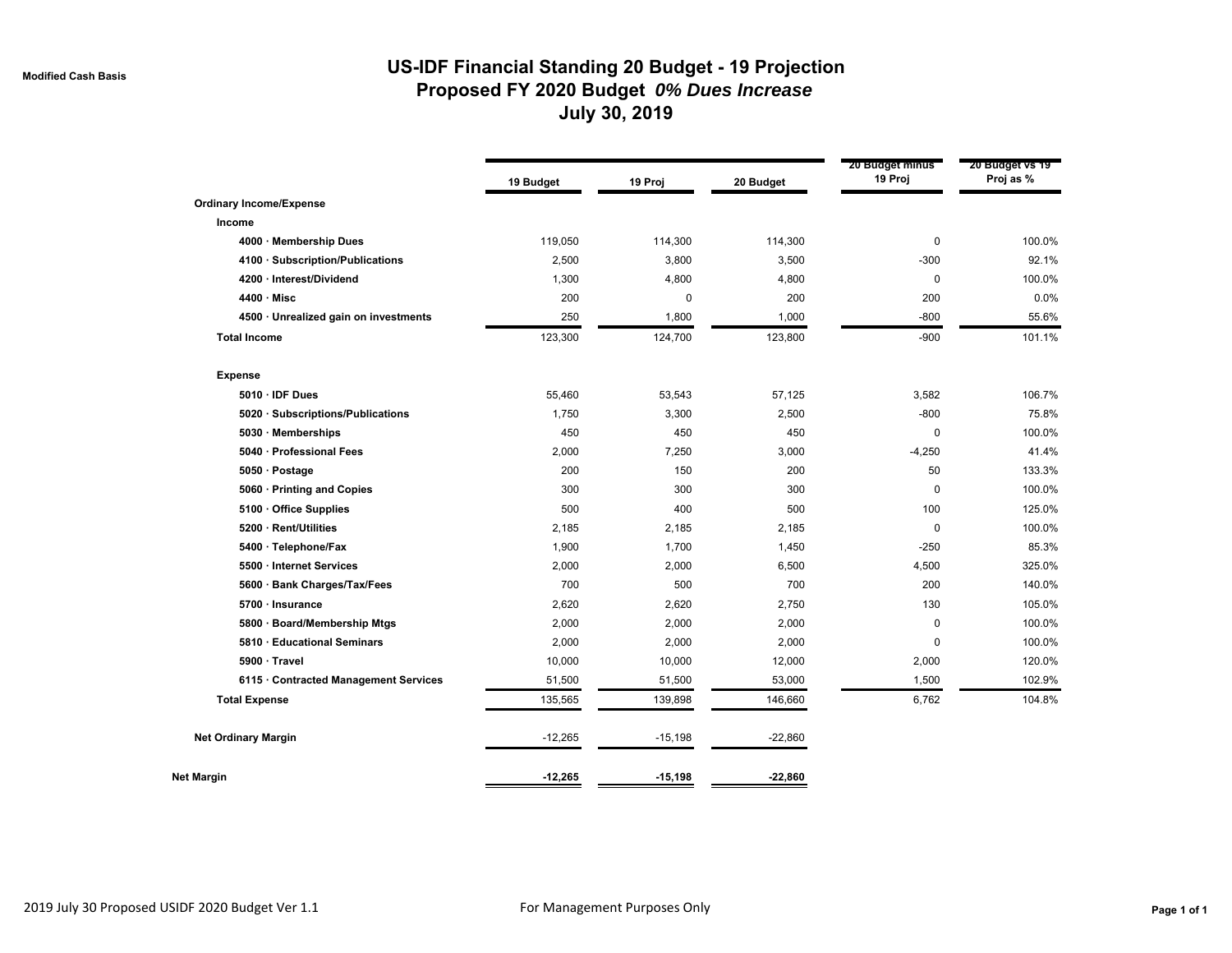# US-IDF

# Overview Discussion Points for Budget Years 2020-2023

July 30, 2019

## **Overview**

### Organization Financial Standing

US-IDF has a very solid cash position of 2.5 times (30 months) the annual operating budget in reserve. The Executive Committee in 2016 established a threshold of 24 months (2.0 times) operating budget in reserves as a minimum which currently would be about \$270,000 (\$135,000 per year). This is a benchmark level for a minimum and monitored on the balance sheet. Best or Good management practice goals for smaller non-profit associations is 6 months of operating funds in reserve with 12 months as a best practice. Thus the 24-month operating expenses level established by US-IDF is a very good reserve amount on the balance sheet.

The generation of the US-IDF reserves has been almost entirely through hosting and management of IDF level meetings since the 2005 World Dairy Summit which was cohosted with Canada, the 2012 Cheese Ripening Symposium and the 2017 IDF-ISO Analytical Week. The US-IDF operating budgets have been break even or deficit over the period and thus have not contributed to the US-IDF reserve level.

The annual operating income minus expenses generating negative annual margins is not a good or best practice operating plan that US-IDF should deploy for an extended period. It is not a best practice to operate annually with deficits until the 24-month (2.0 ratio) level of operating expenses in reserve is reached before updating membership dues.

Monitoring the annual US-IDF membership dues and covering annual operating expenses with revenue in a balanced manner is the objective and process for fiduciary responsibility. Currently the annual operating expenses are about \$135,000 and the membership revenue is \$115,000 with \$5,000 in other income. This creates a spread of a realized deficit of \$15,000 and \$20,000 between membership revenue and operating expenses.

There has been interpretation and discussion that annual US-IDF membership dues could remain at the same level until the reserves reach 24 months operating budget in reserve. When this level is approached, a change in US-IDF dues would be proposed for implementation by reviewing the mix and level of dues required to cover the operating expenses

Key areas to address in dues revenue are the current \$15,000 to \$20,000 annual operating deficit, and the \$20,000 spread between the membership revenue and the operating expenses. This demonstrates about a 15% spread between the total revenue and total operating expenses and a 20% spread between membership revenue and operating expenses. This implies a 15% to 20% increase in membership dues would be required to meet an annual break-even budget for US-IDF.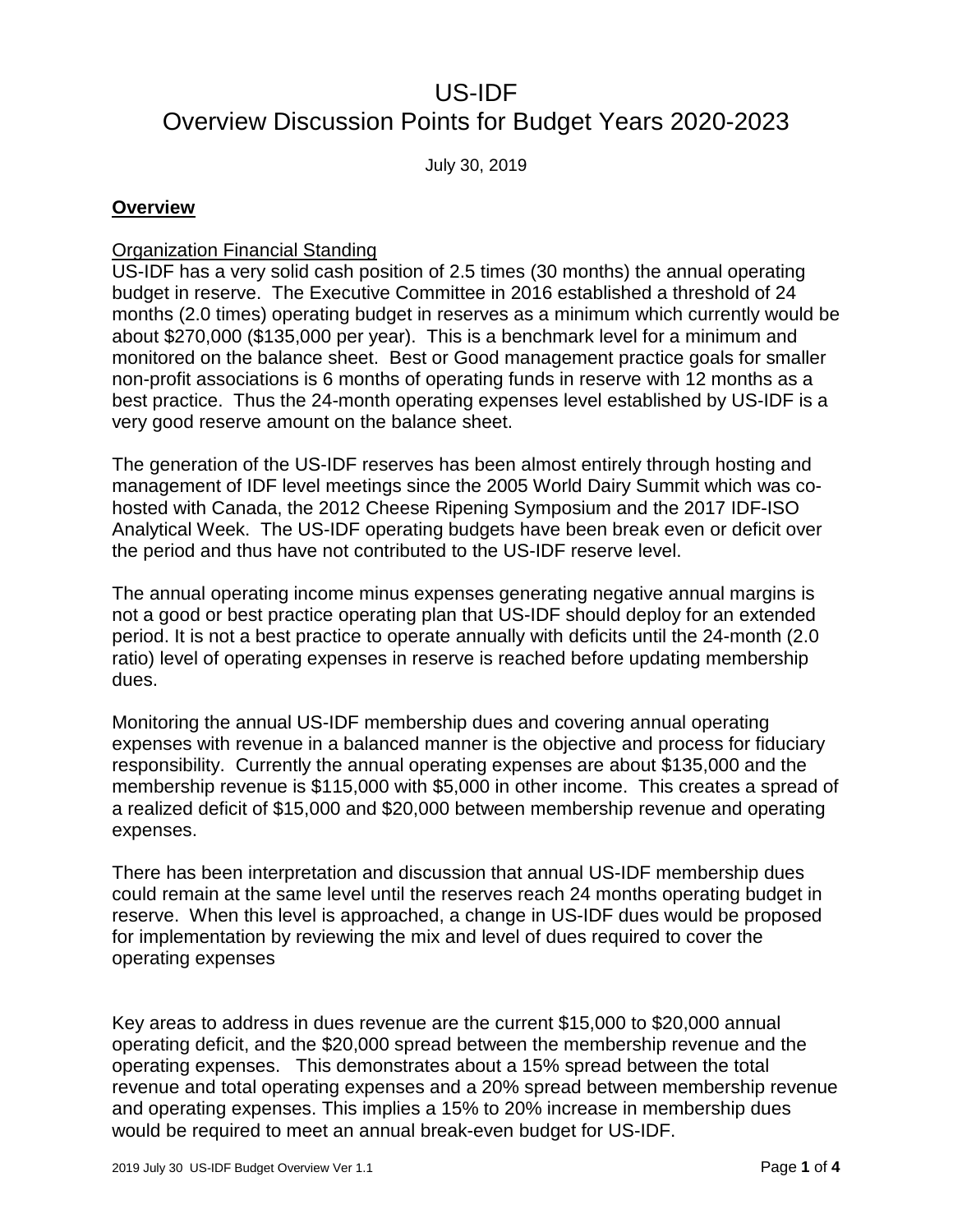Following are some membership and revenue trends for US-IDF.

| Membership<br>Class  | 2013 | 2014  | 2015 | 2016 | 2017 | 2018 | 2019 |
|----------------------|------|-------|------|------|------|------|------|
| Sustaining           |      |       |      |      |      |      |      |
| Corporate            | 15   | $14*$ | 12   | 14   | 15   |      | 16   |
| <b>Institutional</b> |      |       |      |      |      |      |      |
| <b>Total Members</b> | 33   | 30    | 28   | 30   | 31   | 32   | 30   |

## Membership Trends

The US-IDF Membership trends are as follows:

\* One member ½ year Corporate

# Dues Trends

The US-IDF Membership Dues trends are as follows:

| Membership              | 2005-2013 | $\%$   | 2013-2017 | $\%$   | 2018 to      |
|-------------------------|-----------|--------|-----------|--------|--------------|
| <b>Class</b>            | 9 years   | Change | 5 years   | Change | Present year |
| Sustaining              | \$6,000   | 5%     | \$6,300   | 5%     | \$6,600      |
| Corporate               | \$3,000   | 5%     | \$3,150   | 5%     | \$3,300      |
| <b>Institutional</b>    | \$1,250   | 8%     | \$1,350   | 7.5%   | \$1,450      |
| Individual <sup>a</sup> | N/A       |        | N/A       |        | N/A          |

a This category was eliminated in 2015.

Note: The dues increase was  $\pm$  5% each increase or 0.5% per year for the first period and 1.25% per year for the second period.

# Membership Revenue Trends

The US-IDF Membership Revenue trends are as follows:

| Membership<br><b>Class</b>               | 2013                | 2014                                         | 2015                            | 2016                            | 2017                                               | 2018                    | 2019                            |
|------------------------------------------|---------------------|----------------------------------------------|---------------------------------|---------------------------------|----------------------------------------------------|-------------------------|---------------------------------|
| Sustaining<br>Corporate<br>Institutional | \$66,000<br>\$8,750 | \$63,000<br>$$45,000$ $$42,525$ *<br>\$8,100 | \$63,000<br>\$37,800<br>\$8,100 | \$63,000<br>\$44,100<br>\$8,200 | \$56,700 \$52,800<br>$$47,250$ \$56,100<br>\$9,450 | \$9,450                 | \$52,800<br>\$52,800<br>\$8,700 |
| Total<br>Revenue                         | \$119,750           | \$113,625                                    | \$108,900                       | \$115,200                       | \$113,400                                          | $\frac{1}{2}$ \$119,050 | \$114,300                       |
| Total<br><b>Members</b>                  | 33                  | 30                                           | 28                              | 30                              | 31                                                 | 32                      | 30                              |

\* One member ½ year Corporate

# Discussion Points

The number of Sustaining members was 11 in 2013, 10 in 2016 and 8 in 2019. This Sustaining member trend has resulted in a loss of \$13,200 revenue from the member class per year, while the Corporate class saw an increase of \$7,800 per year. The Corporate and Institutional membership classes have been steady (different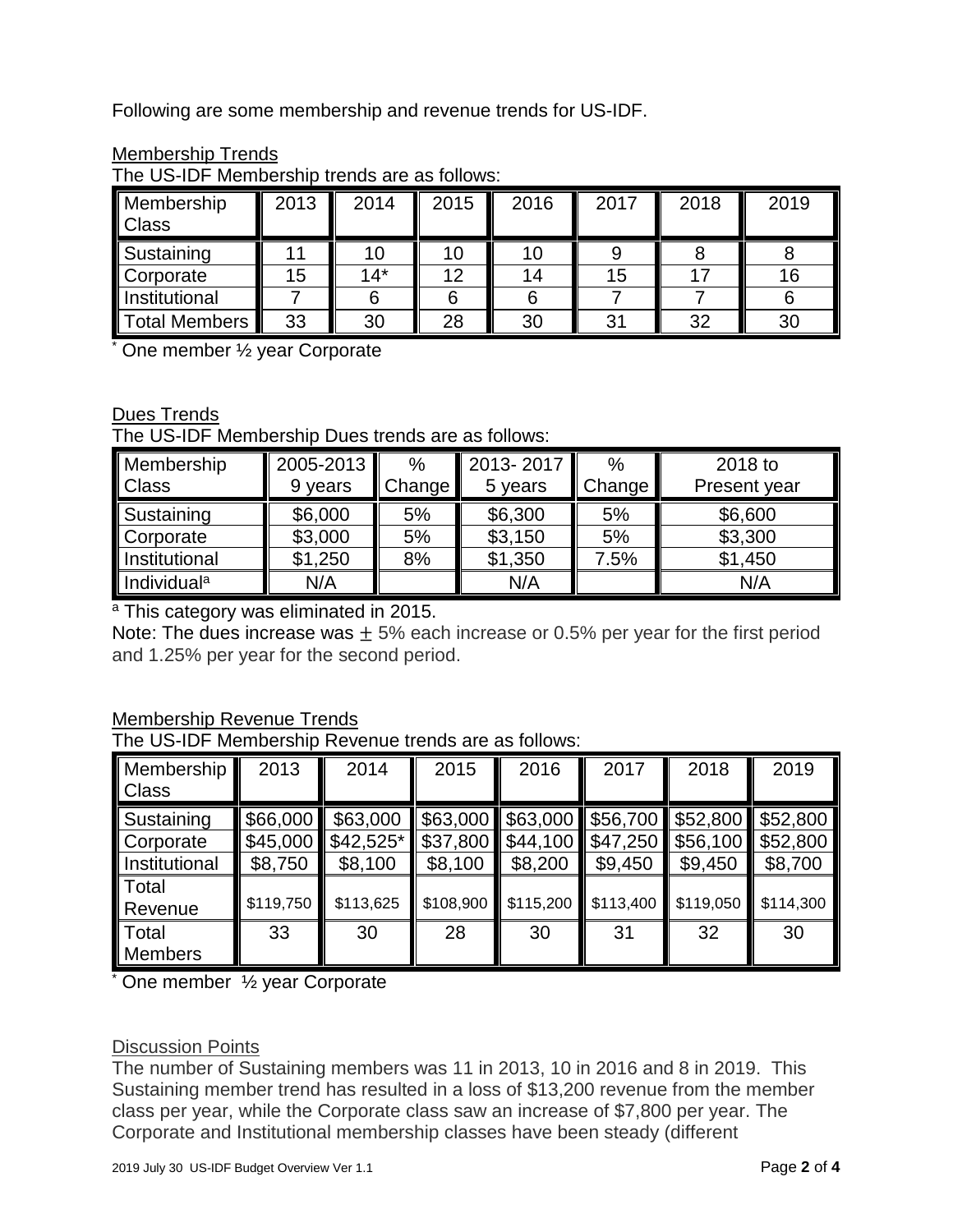organizations in and out) at 15/16 Corporate and 6/7 Institutional. The overall membership had a high of 32 and is currently at 30.

The FY 2018, 2019 and 2020 Budgets have operating expenses ranging from \$135,000 to \$140,000. The largest expense line items are IDF Brussels Dues (most variable at ±10% which is why the range) and the Management Fee. When added together, they total about \$110,000 or 80% of operating expenses. Other operating expenses are an additional \$25,000 or 20% of budget. The expense items have been reviewed and are at minimal levels for US-IDF operations.

This indicates there would need to be \$15,000 to \$20,000 more in membership revenue per year to make the US-IDF budget closer to a balanced budget on a cash flow basis. This equals a range of \$500 to \$675 average per member per year with 28 to 30 members. This doesn't consider the fee spread levels across membership categories.

Starting with the assumption that membership revenue and operating expenses come into better alignment for the cash flow, \$15,000 to \$20,000 (20%) increase in membership revenue per year should be considered. To be determined is the period of time (1, 2, or 3 years) that the increase would be spread over, and the starting year that a membership dues increase would be implemented.

Looking at the fee spread and starting at the Institutional Level, the proposed dues increase would be \$300 (20%) total per Institutional member over the chosen period. This generates an additional \$1,800 total Institutional revenue per year at the end of the increase period, which seems plausible.

| Institutional<br>Membership<br>Class | 1 Year per<br>member | 2 Year per<br>member | 3 Year per<br>member |
|--------------------------------------|----------------------|----------------------|----------------------|
| Year <sub>1</sub>                    | \$300                | \$150                | \$100                |
| Year <sub>2</sub>                    |                      | \$150                | \$100                |
| Year 3                               |                      |                      | \$100                |
| otal                                 | \$300                | \$300                | \$300                |

The next step is looking at the total increase amount to reach the operating expenses amount which would be about \$19,200 to be divided between the Sustaining and Corporate membership classes. Those classes are basically even in membership revenue at this time.

This 1-, 2-, or 3-year consideration of a stepwise dues per year would be dividing the \$19,200 by 2 (Sustaining and Corporate) = \$9,600 revenue generated per year from each of the Sustaining (8 members) and Corporate (16 members) membership classes at the end of the increase period.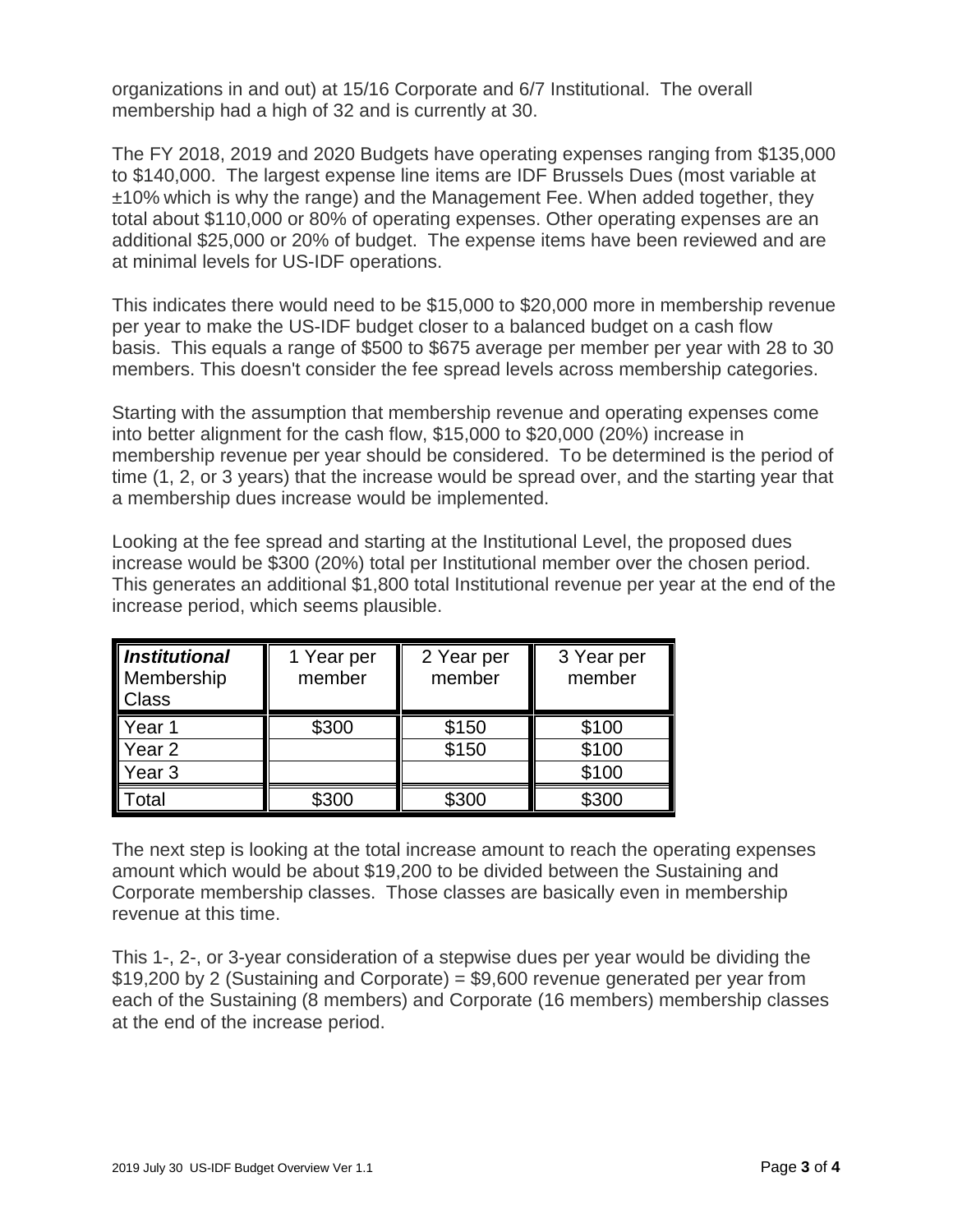The Corporate dues increase would be \$600, from the current \$3,300 to \$3,900 at the end of the dues increases which equals the total amount of \$9,600 for Corporate class membership dues.

| <b>Corporate</b><br>Membership<br><b>Class</b> | 1 Year per<br>member | 2 Year per<br>member | 3 Year per<br>member |
|------------------------------------------------|----------------------|----------------------|----------------------|
| Year 1                                         | \$600                | \$300                | \$200                |
| Year <sub>2</sub>                              |                      | \$300                | \$200                |
| Year 3                                         |                      |                      | \$200                |
| otal                                           | \$9,600              | \$9,600              | \$9,600              |

The Sustaining class dues increase would be a \$1,200 increase from the current \$6,600 to \$7,800. At the end of the dues increases this would equal the total amount of \$9,600 for Sustaining membership class dues.

| <b>Sustaining</b><br>Membership<br><b>Class</b> | 1 Year per<br>member | 2 Year per<br>member | 3 Year per<br>member |
|-------------------------------------------------|----------------------|----------------------|----------------------|
| Year <sub>1</sub>                               | \$1,200              | \$600                | \$400                |
| Year <sub>2</sub>                               |                      | \$600                | \$400                |
| Year 3                                          |                      |                      | \$400                |
| otal                                            | \$9,600              | \$9,600              | \$9,600              |

# Summary

This is a proposed planned increase in membership revenue over a determined period which will address the cash flow and balance the membership revenue and operating expenses with a strong reserve level remaining. Additional operating resources and fine tuning of the percent US-IDF dues increase to address IDF Brussels dues increases and changes to the scope of the management services for US-IDF may need to be factored in future budgets. The intent of the reserves is to be available for special projects, calls for funding from IDF Brussels and possibly meet potential occasional annual operating deficits.

The US-IDF Budget for 2020 is proposed to have no increase in the membership dues in each membership class.

Discussion of a proposed dues increase starting in FY 2021 with a period of time of 1, 2, or 3 years at the determined amount of increase to balance the operating expenses and membership revenue for US-IDF is the proposal for consideration. This will allow for planning and budgeting by US-IDF member organizations and continuity in the US-IDF activities and delivery of benefits to the members and their efforts in the dairy sector.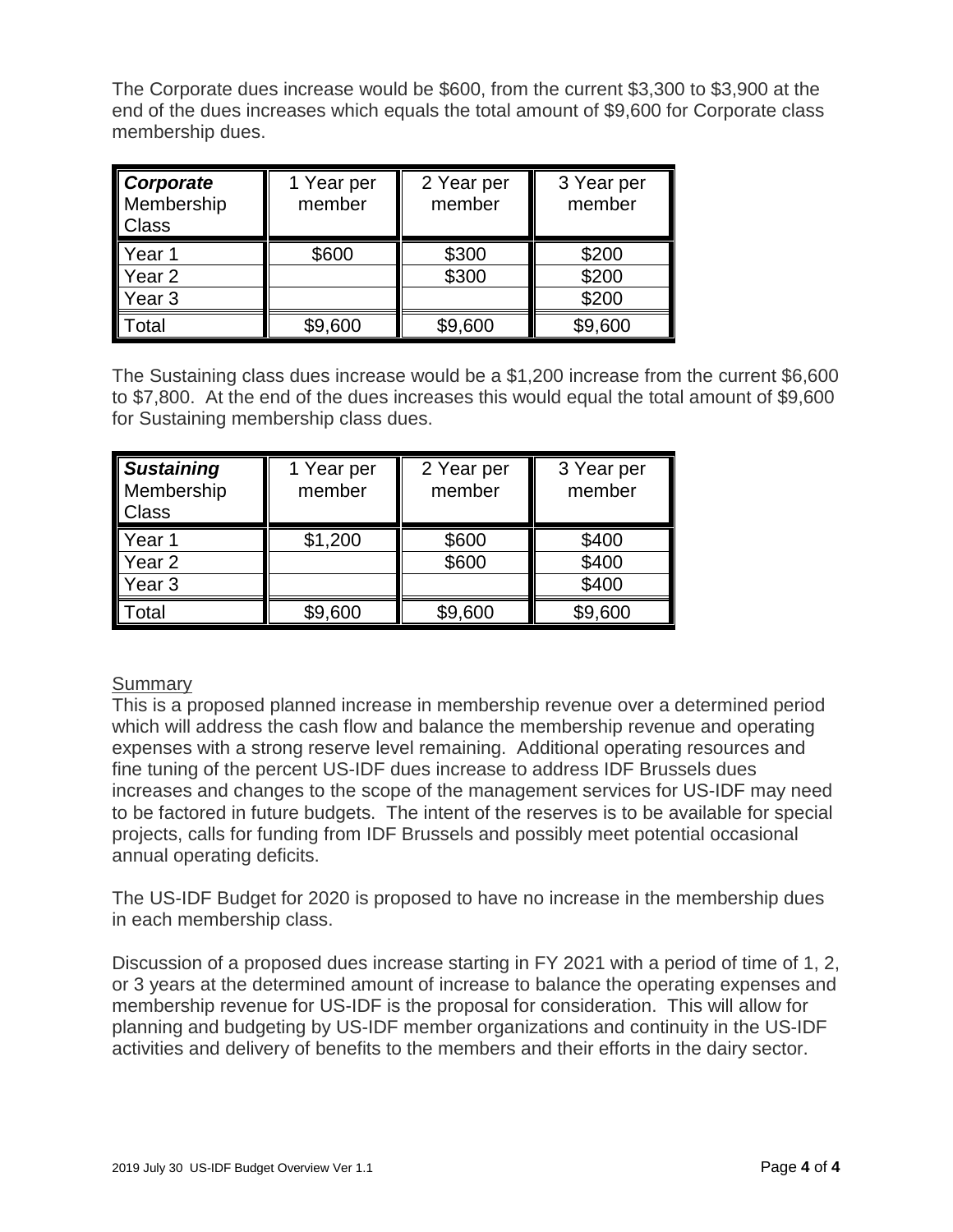

### **National Secretary Report – April to July 2019**

- 1. IDF surveys/questionnaires
	- a. Marketing Trends survey (DMI)
	- b. Survey on IDF values
	- c. Five (5) Questionnaires
	- d. CFS Voluntary Guidelines on Food Systems/Nutrition Survey
	- e. ICAR survey on animal welfare scoring
- 2. Standing Committee work
	- a. Protection of Dairy Terms (John Kelly, USDA)
	- b. Dairy Sustainability Outlook article/Jamie and Lisa Watson
	- c. Dairy Declaration Measuring and reporting (Board feedback)
	- d. Nutrition rebuttal EAT Lancet
	- e. Request for experts for SCRCC Farms through Processing AT/found 2 members
- 3. Global work
	- a. Codex CAC strategic planning comments (Nick, Jamie, Board)
	- b. LEAP draft guidelines review
	- c. JEMNU nominations
	- d. WTO 3 Sisters Fact Sheet
	- e. Codex/FL High In descriptors
	- f. FAO LEAP Steering Committee review of Draft guidelines Biodiversity + Feed Additives
- 4. IDF administrative
	- a. IDF elections -Circular and Extended circular/Board feedback
	- b. Input on IDF flyer
	- c. NS meeting in Paris
	- d. IDF Dairy Farmers roundtable follow up
	- e. Multiple Observer reports circulated
	- f. Preparations for Summit meetings in Istanbul
- 5. US-IDF
	- a. Webinar on Analytical Methods/prep for analytical week (22 participants)
	- b. SC list updates
	- c. Initial outline of ideas for website redesign/update
	- d. Preparations for Exec committee meeting and membership meeting
	- e. Work with education session committee
	- f. Multiple member requests for information
	- g. Multiple requests for IDF SC nominations/follow up
	- h. Monthly touch point calls with Chair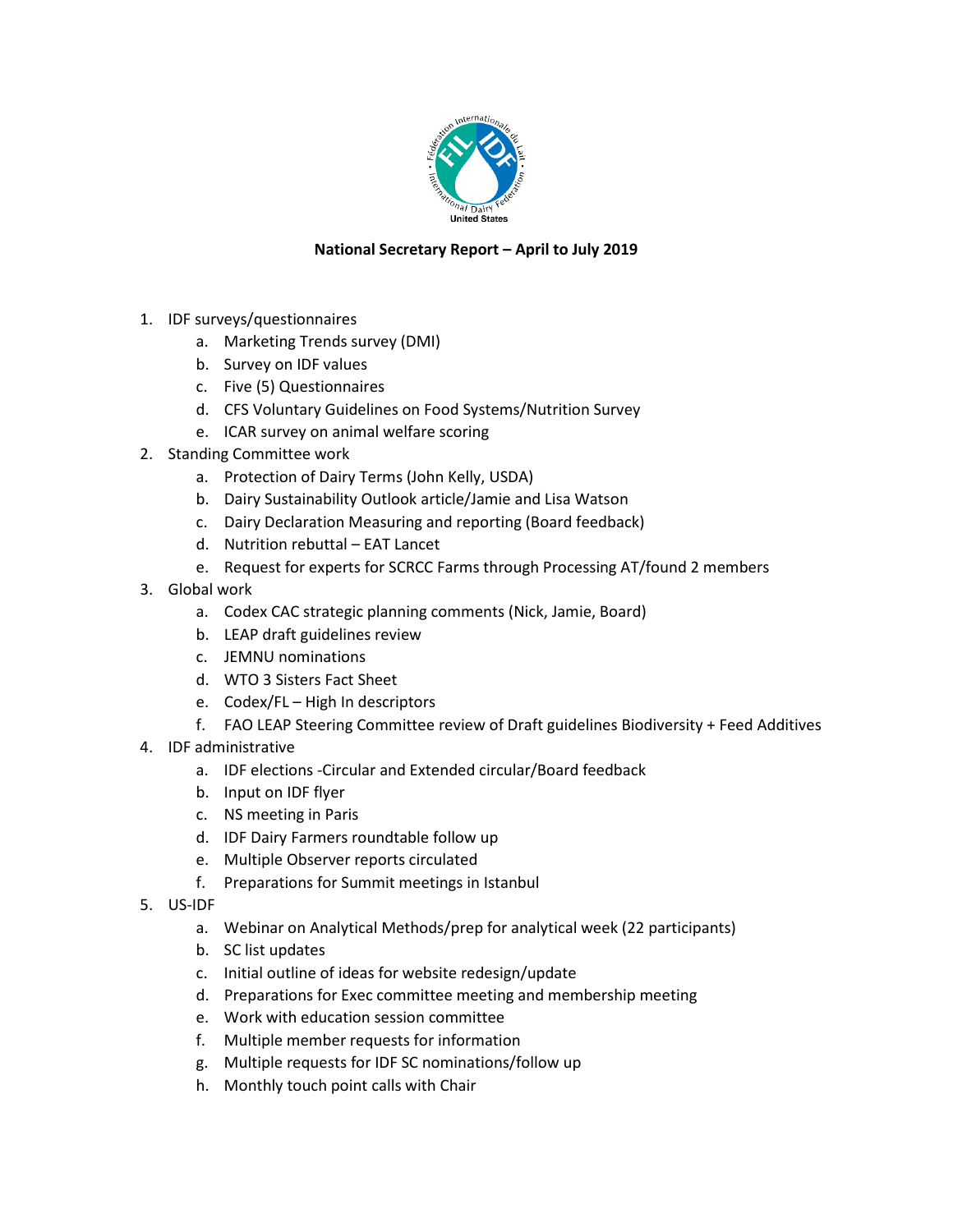# Introduction:

The mission of the United States Department of Agriculture (USDA) Agricultural Marketing Service (AMS) Dairy Program is to facilitate the efficient marketing of milk and dairy products. Important aspects of this mission are providing the U.S. dairy industry access to international programs and services and allowing marketing and acceptance of U.S. products worldwide.

Consistent with fulfilling its mission, the USDA AMS Dairy Program is interested in securing accreditation through the American National Standards Institute (ANSI) as the U.S. Technical Advisory Group (U.S. TAG/Delegation) Administrator for the International Organization for Standardization (ISO) Technical Committee 34 Food Products/Subcommittee 5 Milk and Milk Products (TC 34/SC 5).

# What is ISO TC/34 SC5?

The scope of TC-34 SC5 is standardization of methods of analysis and sampling for milk and milk products, covering the dairy supply chain from primary production to consumption. The Committee comprises 67 national member bodies, and liaisons with AOAC International (AOAC), the Codex Alimentarius Commission (CAC), the International Commission for Food Industries (CIIA), the European Commission (EC), the International Dairy Federation (IDF), International Union of Microbiological Societies (IUMS), the United States Pharmacopeia (USP) and other ISO committees. It has published 186 dairy standards and has 17 under development. These standards are current, applicable and widely used throughout the world making it important that U.S. dairy stakeholders have a national member through which to engage with the Committee.

# Why Form a U.S. TAG?

The U.S. TAG formulates the U.S. position and has voting rights to determine ISO's position. A new U.S. delegation to SC 5 will permit the U.S. dairy industry and interested stakeholders to directly participate in and drive ISO technical committee proceedings for the development and standardization of methods of analysis and sampling for milk and milk products. Currently, there is no representation by the U.S. in this committee and access is only possible through TAG administration with ANSI, the U.S. member of ISO.

# How would the TAG be Administered?

In support of the U.S. dairy industry and as the U.S. TAG Administrator for ISO TC 34/SC 5, USDA AMS will provide necessary resources and ensure compliance with ANSI requirements, including accreditation with ANSI and impartial administration of the TAG. USDA AMS will also serve as convener and secretary for TAG meetings, overseeing distribution of documents, online access and unbiased communications. Any TAG member can volunteer to host TAG meetings, but USDA AMS can provide meeting space as necessary. As the U.S. TAG Administrator, USDA AMS will provide the important function of representing and expressing the interests of the entire U.S. dairy industry at ISO in discussing, developing, establishing,